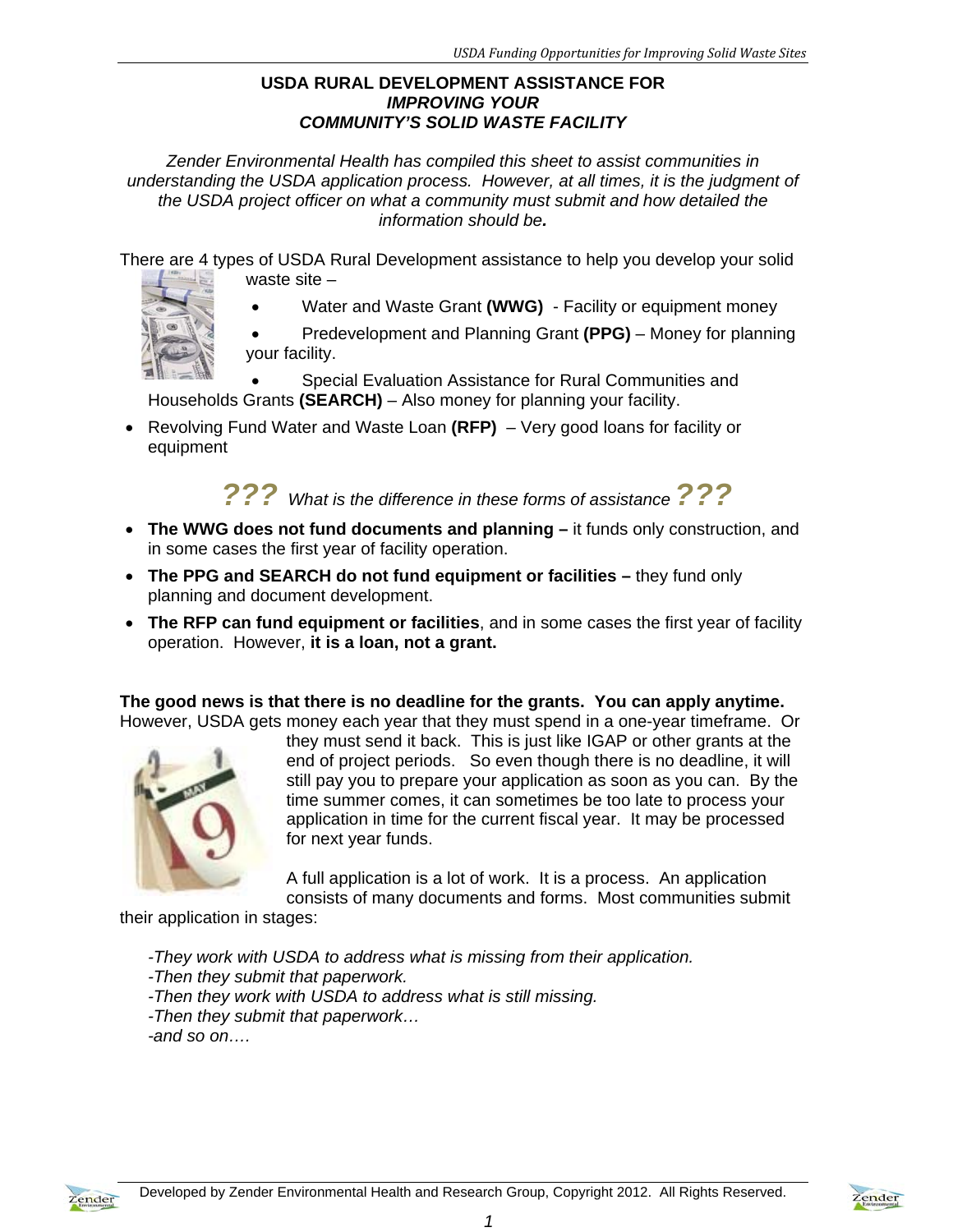## **ELIGIBILITY REQUIREMENTS**

All rural Alaska communities are eligible. Additional requirements you should know are:

- **Eligible entities** in Alaska include rural cities, special purpose districts, Tribes, and nonprofits, including cooperatives. A new entity may be formed to provide the needed service if an appropriate one does not already exist.
- **Use of Funds:** Funds must be used for projects that *construct, repair, modify, expand, or otherwise improve* your community's solid waste disposal facility. Certain other costs related to development of the facility may also be covered. (Note water and wastewater facilities are also eligible).



 **Loan Feasibility:** For both grants and loans, you should be unable to obtain needed funds from commercial sources at reasonable rates and terms.

 **Operational Authority:** You must have *the legal capacity to operate and maintain* the solid waste site. So it may be the city that is the correct applicant or it might be the tribe. In some cases, if it is the city that owns the landfill, but

the tribe that is responsible for operating it, it can be the tribe that applies. You can consider an MOA too. For example, it might be the tribe that compiles the application, the city that has its name on the application, and an MOA is in place that it is the tribe that will be in charge of implementing the project, including tracking funds.

 $\checkmark$  The status of your RUBA indicators must be considered acceptable to USDA. See below for more information on this requirement.

**RUBA Indicators:** To qualify for any USDA assistance (grant or loan) you will need to satisfy the "RUBA indicators". The State of Alaska **R**ural **U**tility **B**usiness **A**dvisory program tracks community success at operating in a financially sustainable way a community's water and wastewater utility. They have developed a number of "indicators" that evaluate this. These are the same criteria needed to qualify for VSW or ANTHC sanitation projects. Go to

http://www.commerce.state.ak.us/dca/ruba/report/Ruba\_Report.cfm to see if you are listed as passing the RUBA indicators. RUBA updates indicator information quarterly. Note these indicators are for the entity that is operating the water/wastewater utility.



You generally need to pass all of your RUBA indicators. However, if you pass all of them except one or two, USDA *may* allow this – based on which indicators they are, what you are asking for, and perhaps other circumstances. For example, if you are behind on your taxes, you might still be eligible as long as you are able to document that you have a plan in-place with IRS to address that. If you are missing an indicator or two, you might wish to address in a letter why it is

that the solid waste system will have a different financial track record than the water system (e.g. effective user fee collection methods).

*What if you are a tribe and it is the city that is evaluated for RUBA?* You are not technically responsible for the indicators (unless it is you responsible for collecting water user fees). However, if the city RUBA score is bad, you might still wish to you might wish to address in a letter why it is that the solid waste system will have a different financial track record than the water system (e.g. effective user fee collection methods). Also, remember *the entity that should be applying for your community's solid waste project is the entity that has the operational responsibility.* 

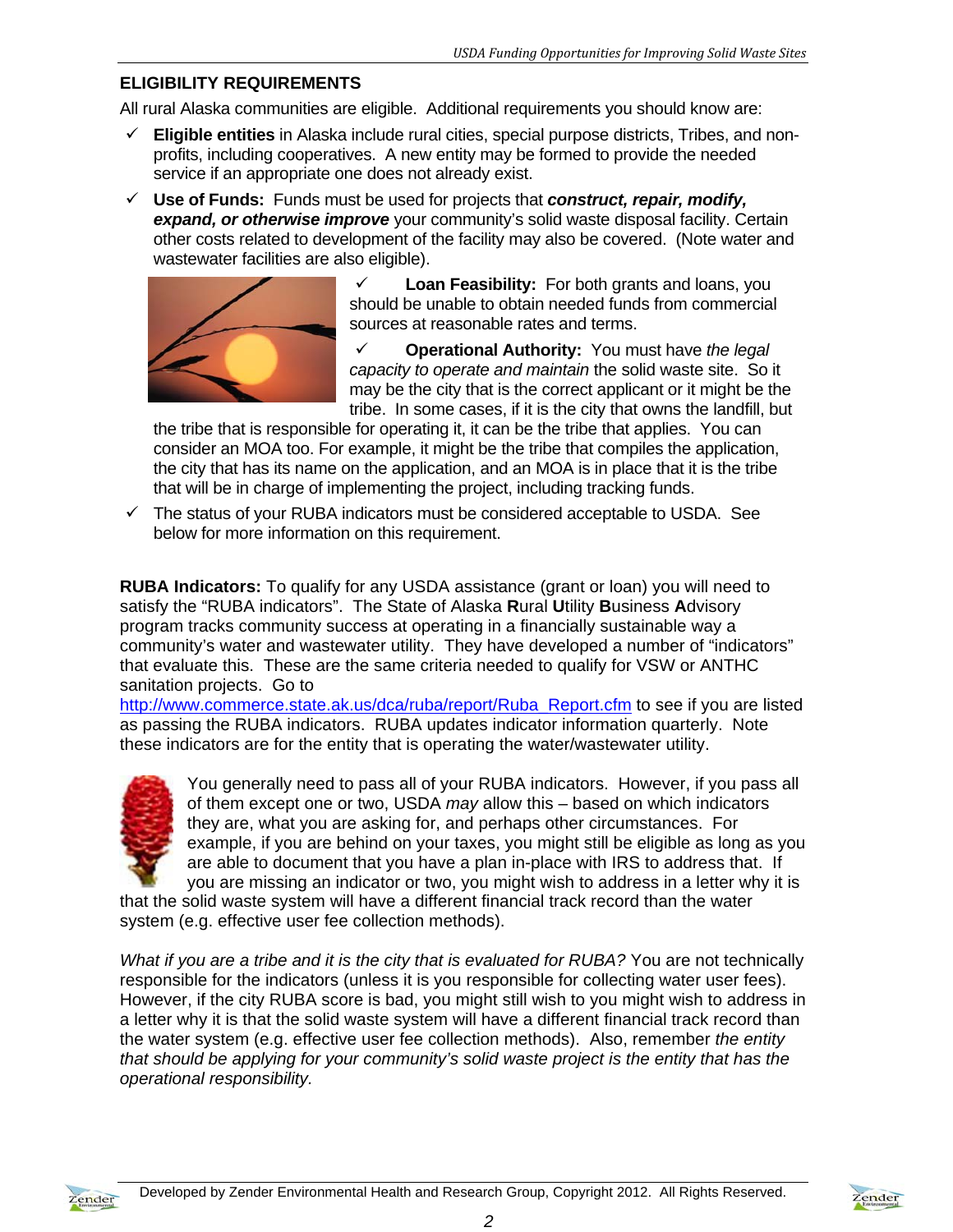#### **Water and Waste Grants (WWG)**

There are "construction" and "non-construction" grants under the Water and Waste Grants. **Construction grants** are for new landfills, new cells, landfill upgrades, landfill closures, and any project activity that moves dirt around. **Non-construction grants** are for equipment and supplies, such as a dozer or baler. In some cases, non-construction can include pre-fabricated sheds or building renovations. **The primary determining factor is whether NEPA is applicable.** When "ground is disturbed" for a project, NEPA, the National Environmental Policy Act, requires an assessment to determine whether environment, animals, plants, culture, historical resources will be affected, and what actions can be taken to reduce impact. Any stakeholders, including local, state, and federal agencies must be notified as well. Depending on the project and location, some agencies can stop a project if they do not approve it.

Thus, when a construction project is requested under the WWG, there is normally more need for details and more formal documents. Compiling the application can be a very, very long process. Equipment requests take less time to compile, although you will still need a lot of information and it can still be a long time.

**NOTE TO CONSTRUCTION APPLICANTS:** Are you applying for a construction project, such as a new landfill? To submit a complete application, you must be "construction-ready". This means you will need to have all the documents finished that are necessary to start construction—the preliminary design and NEPA-required environmental reports and permit approvals.

*But engineering and environmental work for construction projects costs money. You need a qualified person to do this work.* 

The good news: **If you do not have the required documents**, and are interested in a construction project (new landfill, new cell, upgrade), **consider applying for a PPG grant.** The PPG grant can fund your NEPA and engineering work. Read the PPG section in this document.

You should also know that **non-construction grants (i.e. equipment requests) must be associated with a construction or landfill improvement project.** Many of the



guidelines refer to "the project". The grants do not fund a dozer without a plan for how that dozer is part of a larger effort in improving your landfill. That is because the water and waste grants are for "facilities" – meaning they are meant to supply communities with a good working landfill. *They are not meant to help you maintain your landfill.* For example, purchase of a replacement dozer is not allowable because it does not result in a better landfill. Any additional equipment that is meant only for operation and maintenance does not qualify.

Equipment must be used to improve the facility/infrastructure. Once the equipment is used for improvement, it can be used for operation and maintenance later on.

Again, WWG funds are meant only for projects that *construct, repair, modify, expand, or otherwise improve* your community's solid waste disposal facility.

Your project can be a series of improvements as part of a larger plan. For example, one community has been working on improving their landfill for several years, based on a community plan. Through IGAP funds, they did some site work and dug a trench one year. In the next year they started a collection program. The next year they were granted permission to use the borrow material from an airstrip project to help cover up some open waste areas. The city received funds for a boardwalk project. The boardwalk



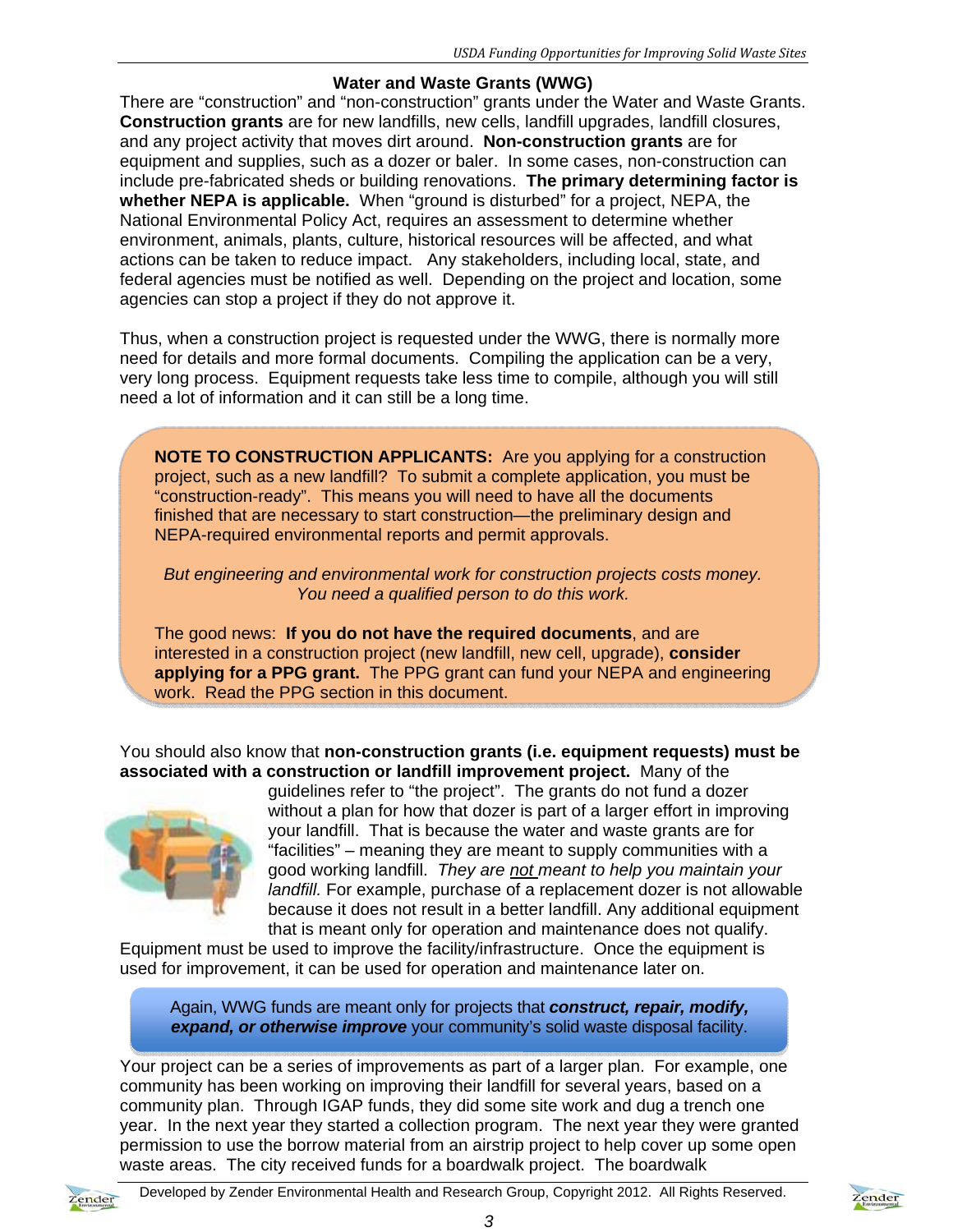improvement was essential to have a waste collection that worked. When the Tribe applied for the dozer they were able to list all of these efforts as in-kind funding from IGAP and their City, and to name these efforts as part of their landfill upgrade project. They were able to tie these in to their solid waste plan. The more recent the project, the more likely it can be used as a match. The main criterion is whether the in-kind effort is clearly part of the *current* landfill improvement project. If you are requesting equipment, keep in mind what your larger project is. We can assist you in compiling information that documents your project.



Whether an Environmental Report is needed for an equipment ("non-construction") application gets a bit confusing. If your larger project includes significant ground disturbance, you will still need to file an Environmental Report. For example, if your match is a BIA-

funded landfill road, your full project includes the construction of that road, even if you are only requesting equipment from USDA. You'll need to submit the ER from the road construction project, and that ER should include the role of the equipment. Most nonconstruction applications will require a much briefer Environmental Report than a true construction application (e.g. a new landfill). Some equipment applications will require only limited Environmental information (you will just need to follow instructions included in Step 4 below). If your landfill improvement project is only collection equipment, for example, you will not have any ground disturbance.

**Who should apply?** Cities and tribes are eligible. However, the applicant should be the entity that has primary responsibility for the solid waste site/landfill. Some communities submit an MOU. They have their city apply as the formal responsible party, but the Tribe is the one that does the legwork, and the funds are directed to them for the purposes of carrying out the grant. You can work with USDA to discuss who the appropriate applicant should be for your situation, and what arrangements might be possible if you are interested in joint government collaboration.

- **1) Federal SF424**
- **2) For non-construction: 424a and 424b. For construction projects: 424c and 424d.**
- **3) Narrative describing project and discussion of need for the project***. This is referred to as the PER – Preliminary Engineering report. Your PER should conform to the 1780-4 Bulletin at:*

http://www.rurdev.usda.gov/SupportDocuments/UWP-Bul.%201780-4%2010-01-03.pdf.

For Equipment only ("non-construction") Applications: A full engineering report is not as important. But you do need to include complete description, specifications, and prices for the equipment and furnishings you are interested in. You will generally need to include life cycle costs for 3 alternatives (including your selected alternative, a "no action" alternative, and another reasonable alternative such as a smaller piece of equipment or purchase of only part of what you need). And you'll need to include a schedule of current "short-lived assets" for your SWM program. See end of this document for an example. You should also include any other documents that describe your site and the use of the equipment, as well as your plan for improvement. In writing your narrative for a "non-construction" application, remember you are writing the description for the full project that the equipment is part of. The life cycle costs are for the full project/SWM program, as well.

**4) Request for Environmental Information.** Form RD 1940-20. The form is at http://www.rurdev.usda.gov/in/Energy Documents/Forms/rd1940-20 - req for environmental information.pdf If you have an Environmental Analysis/Report/Impact Statement already and have gone through the NEPA process, you can use that . *This report is referred to as the "ER" – Environmental Report.* Attach it as "Exhibit 1". – But if it was not done





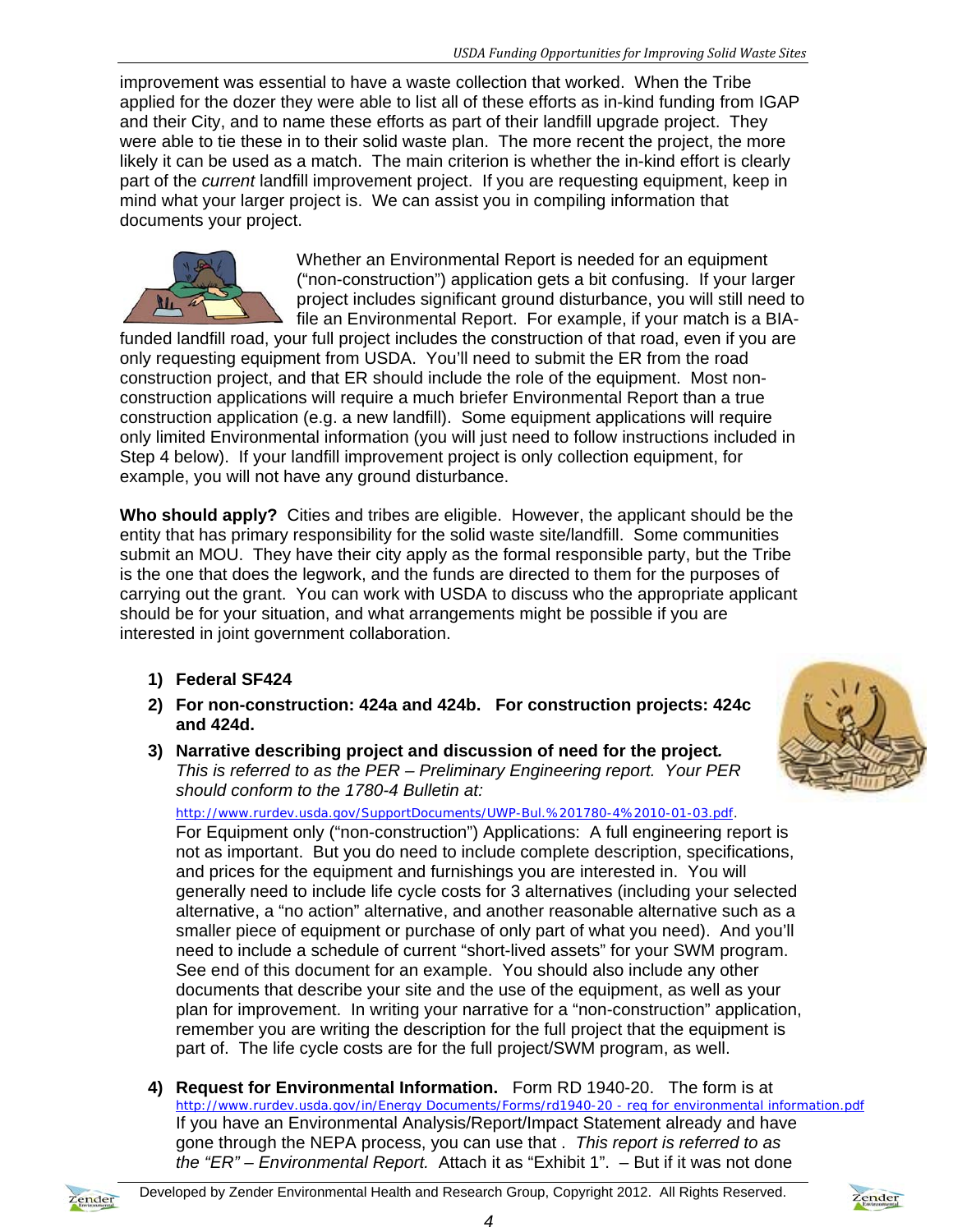for a USDA project, you will need to change it to fit USDA requirements. Every federal agency has different ER requirements. So if your NEPA work was done for another agency, you will need to modify it.

- i. *Construction applications:* The USDA guidelines for an Environmental Report or Analysis/Statement are at http://www.rurdev.usda.gov/SupportDocuments/UWP-RUS%20Bulletin%201794A-602%20032708.pdf Fit your report to these guidelines by adding any additional information needed and use the exact subject headings, in the same order that USDA asks for.
- ii. *If you are applying for equipment only, and construction (i.e. earth disturbance) is not involved:—*Go through the instructions on Form 1940-20. Go though each topic, and either write a description, or write the title out, and write "not applicable". For most topics, you will be writing just a couple sentences. Remember you are filling out the form for your equipment as part of a larger project. So for example, in the noise section you are writing about the noise the new dozer will make. If more information is needed by USDA, they will let you know.



**5) Coastal Zone Management Questionnaire.** Check with the State of Alaska or your USDA RD staff contact to find out if the Coastal Zone Program has been reauthorized. As of July 2011, this Program was suspended. If the Program still doesn't exist during the time you are submitting your full application, you do not need to submit anything for this item. However you will need to follow through on any required agency notifications and permit applications that were included as part of the Questionnaire. If the Program has been reauthorized, you must complete the questionnaire and submit

it to the State. If the Program has not been reauthorized, it is a good idea to use the form as a guide for what agencies you might need to contact. The form and Instructions are at this website:

http://dnr.alaska.gov/coastal/acmp/Projects/pcpg3.html .

- a. *For construction projects,* you will need to get a "consistency determination" . This process for the State takes about 50- 90 days.
- b. For *non-construction* projects, much of the questionnaire will be not applicable and will check "no". You might be checking "yes" to the first three boxes under the ADEC Environmental Health section. You will be likely eligible for a "categorical permit" or "general concurrence determination. *But you still need to submit the application*, and then you can call the State Division of Coastal and Ocean Management to discuss your permit.
- c. *If you are outside the coastal impact zone*, you won't need to fill out the questionnaire. You can simply submit to USDA a letter that documents this. See the Coastal Zone boundary map available at http://alaskacoast.state.ak.us/GIS/boundary.htm
- **6) Current operating budget of your solid waste system** You can use form RD442-7 at http://forms.sc.egov.usda.gov/efcommon/eFileServices/eForms/RD442-7.PDF or you can submit the budget in your own format. This is the budget for your solid waste system/program right now.
- **7) Proposed operating budget.** This is the budget you plan to use. It might be similar to your current budget, or very different. Remember, if you will have equipment, you will need to add both operation cost and maintenance/repair cost.

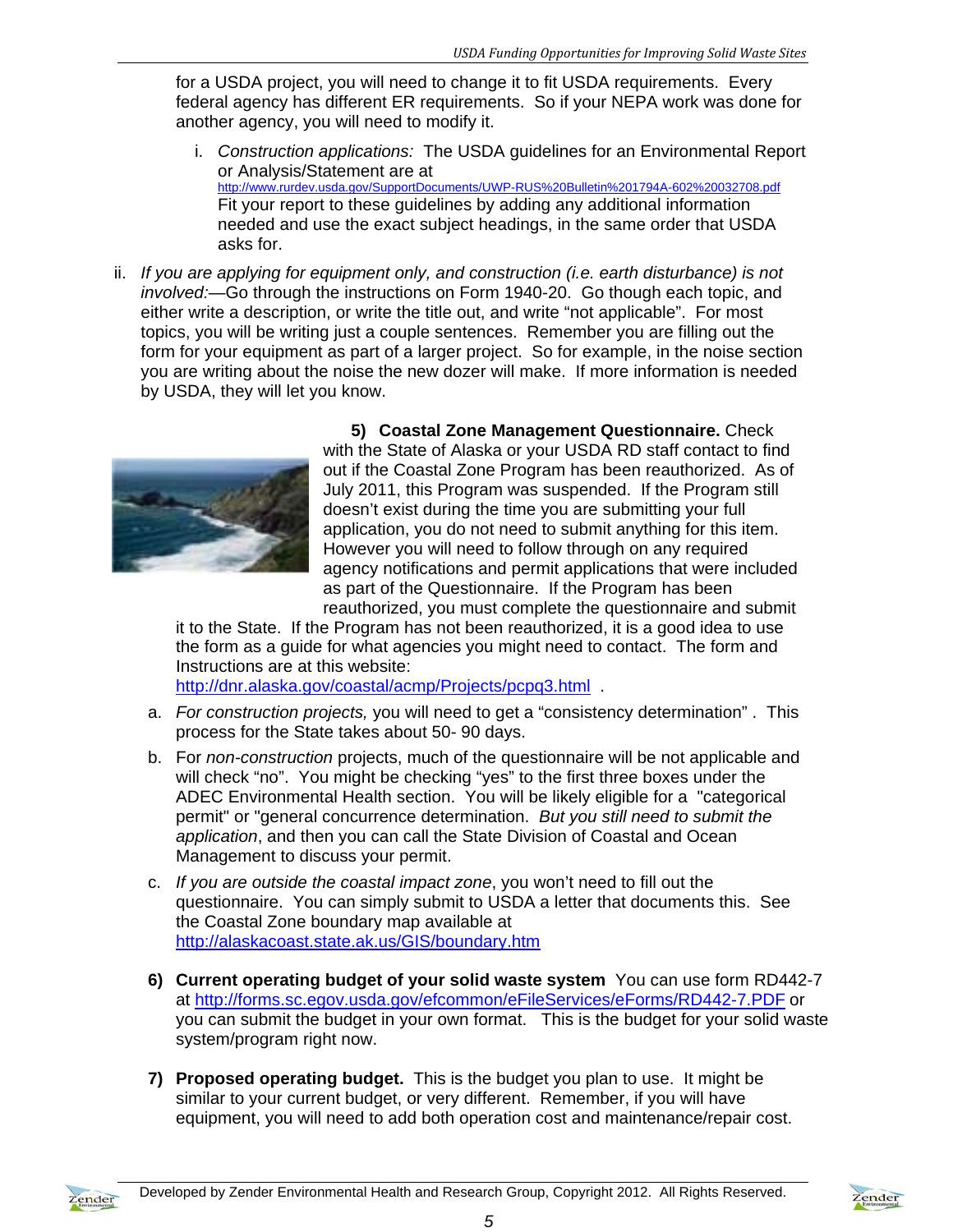

**8) Current user rate schedule.** You MUST have user fees. They should pay for your current budget. You can also supplement your budget with other funds (IGAP, bingo, etc.). But these funds must be separated out and accounted for as targeted solid waste money. For example, bingo earnings could be used if participants paid a solid waste fee and received a card(s) to play in return. The money would stay separately accounted. If IGAP personnel are part of the solid waste program, the FTE they spend on solid waste is part of the

solid waste budget and IGA is part of the solid waste program revenue stream.



**9) Certificate of Number of Users.** Form AK 1942-1. See the end of this document for form.Note, if you are a tribe and not a city, that is fine. Just make sure the names on the form are correct.

**10) Written certification that other credit is not available.** See example at end of this document. Call a bank and ask for a loan to purchase the equipment (or whatever it is you want). For almost any rural community or tribe, the bank will likely say no, or

offer an interest rate that you cannot afford. All you need to do is write down the name of the bank, the date of the conversation, and what the bank said. If the bank sends an email or letter declining credit, that can be used as well. Then fill out the sample letter.



**11) Financial information from the last 5 years for your city or tribe (whoever is applying).** You will need to provide the annual financials (profit/loss statements). You'll also need to supply any additional information that is requested to determine your status with IRS. For example if you had some bad audits or are behind on taxes, you may need to supply a note that describes how you are addressing this problem. Your USDA project officer will let you know what you need.

## **12) Other standard federal forms.** Including

www.rurdev.usda.gov/rbs/coops/**ad1048**.pdf *. Your project officer will let you know what other forms are required once you have submitted your application.*

- **13) MATCHING FUNDS**—A 25% match is generally required. However, this can include in-kind and federal funds. So IGAP, BIA roads, and HUD money can be used as can administrative overhead or volunteer time. If projects were done within the last couple of years, and they are part of your larger project, they might count too. You will need to compile a list of projects and efforts that you can use as a match. You will need to have adequate documentation of that match typically, such as an award letter, note from agency, etc. You do not need the money in hand to be tentatively awarded by USDA. But you will need to have the match before the project begins. Note, EPA does not allow IGAP funds to be used for a money match. But IGAP personnel time towards the project, as long as it is part of an approved IGAP workplan, can be used as a match, as can equipment purchased with IGAP funds.
- **14) NOTICE OF INTENT TO FILE** You need to notify the public you are applying for a USDA grant. The notification should be within 60 days of your actual submittal of the application. This can be posted at your community bulletin board such as post office, store, tribal or city office. Or if you have a newsletter or newspaper that everyone reads, you could publish there. Take a picture of your posting and include it with your application, or as soon as you post. Use a camera setting that



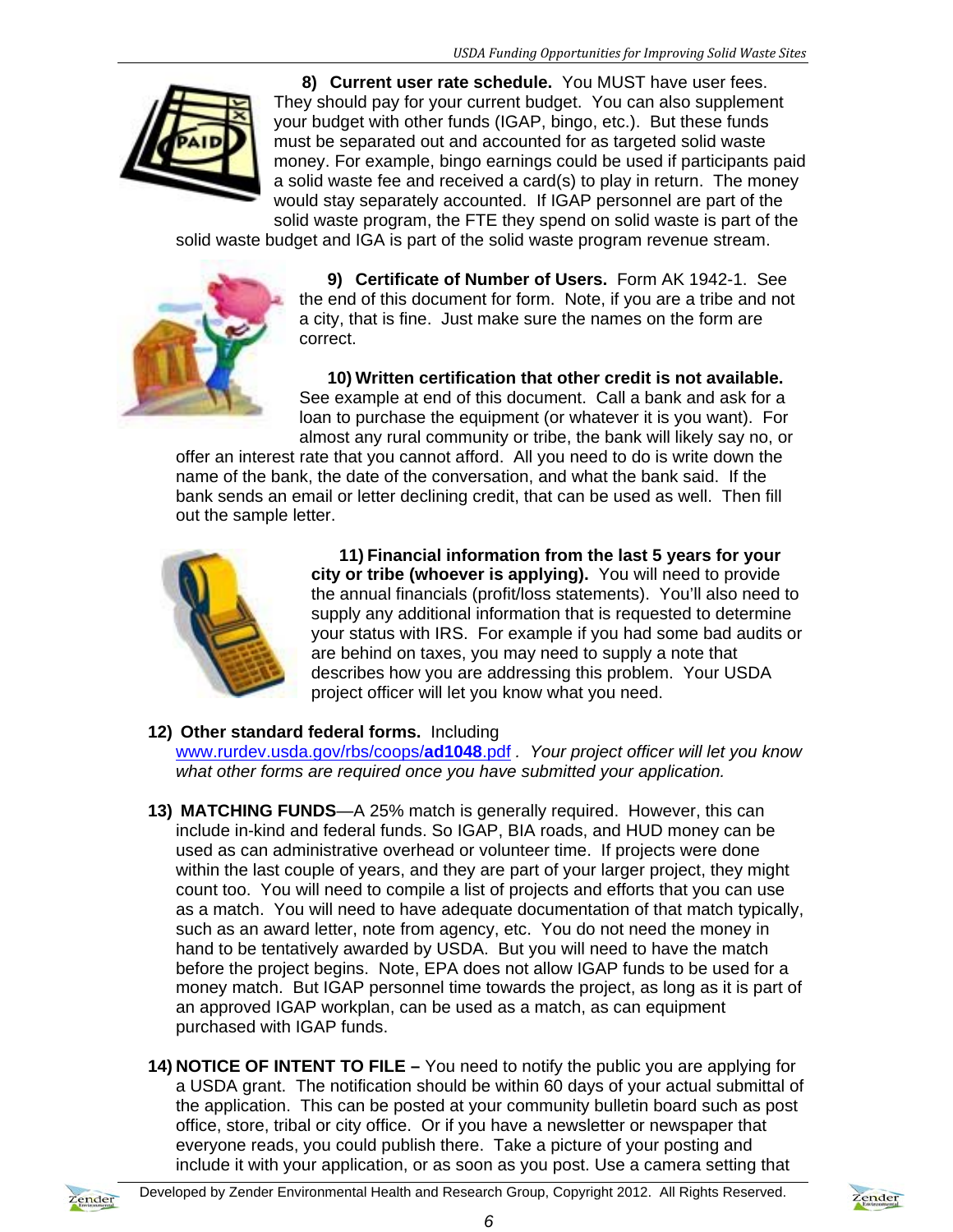digitally stamps the photo with a date. Also include the flyer, or a copy of the flyer, with a stamped or written date, once it is taken down. See the end of this document for an example wording, and be sure to change the information to your community and date.

**15)** Possibly additional information. The USDA project officer will go through your information and help you complete your application.



**The USDA Applications Are a Process!!** Don't get discouraged. Very few communities are able to provide all the required information on the first try. But your project officer will help you. And we are there to assist you through the whole process as well.

We think the best strategy is to submit forms and documents as you get them. Submit first a completed 424 and a project narrative. As you work through the other requirements, you can then ask the

USDA project officer if there are ways to make the process shorter – such as using an existing document or, in the case of the PPG especially (see below), whether certain forms can be omitted because they are non-applicable.



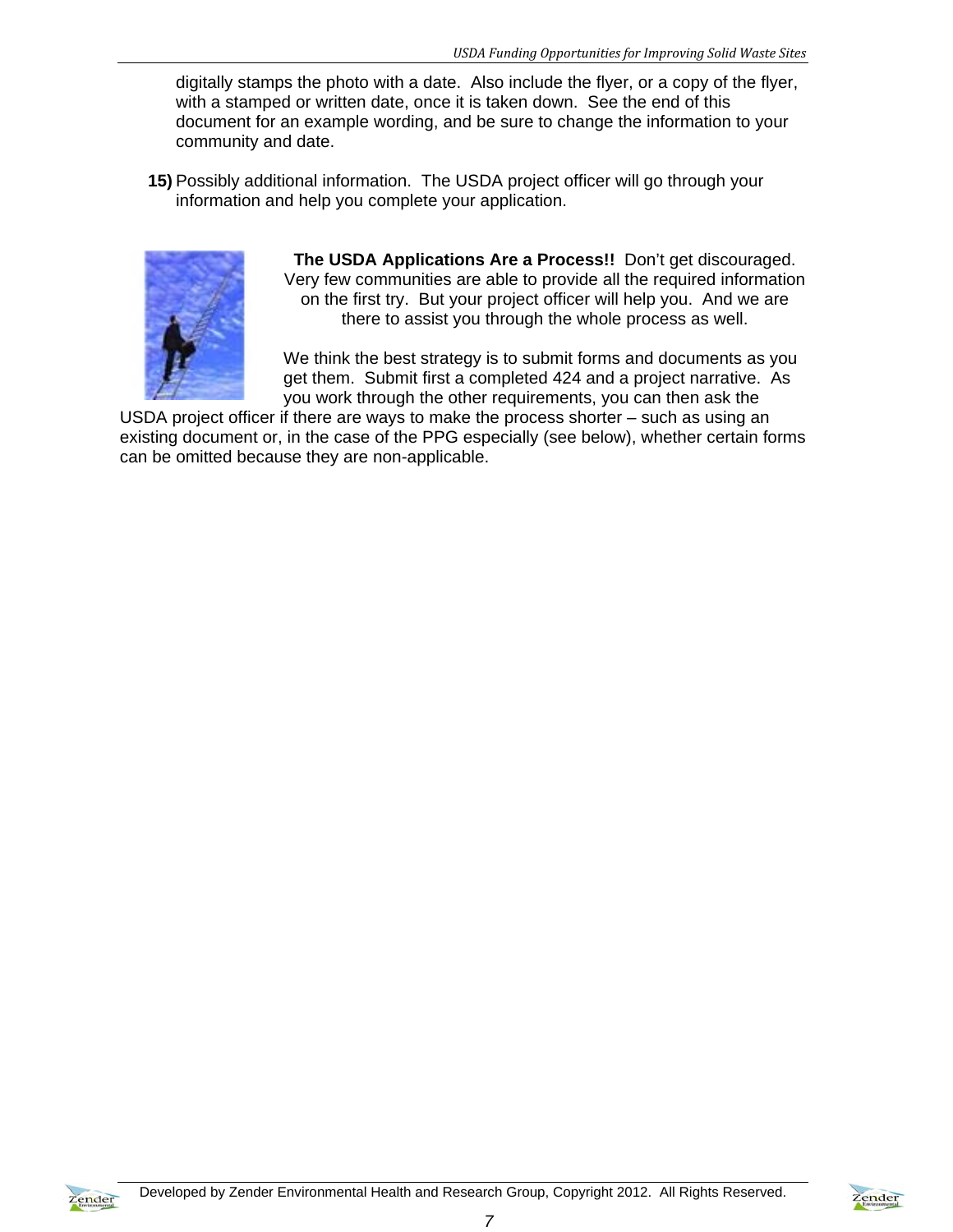#### **PPG Grants "Predevelopment and Planning Grants"**

Most of us want a new landfill or equipment or facilities that will improve the landfill we have. USDA's **W**ater and **W**aste **G**rant (the "WWG") will do that. But the WWG is meant to fund "construction ready projects" only. This means before you apply you will need two documents. The PPG funds both documents:



1. **P**reliminary **E**ngineering **R**eport (a "PER"): This is a feasibility study that analyzes the most reasonable alternatives for your project and develops cost estimates and preliminary design for your project. For example, if the project is a new landfill, the PER would identify a couple of new sites that are technically sound and logistically feasible, and compare what it would take to develop a permitted landfill there, versus keeping your landfill where it is. It would include a basic operational budget as well as a construction budget.

2. **E**nvironmental **R**eport: This is a description of all the environmental impacts to your proposed project, and how negative impacts can be mitigated. The report looks at alternatives to the project, including what will happen to the environment if the project doesn't happen.

#### **The PPG maximum request is generally \$30,000.**



If you need over \$30,000 to conduct your planning, you can still request it. The Alaska Office must then go to the National Office to request an exception. To get this exception, you may need to supply extra information to justify your costs. Many exceptions for Alaska communities have been granted because it costs more to conduct field work here than in other States.

#### **The Application for PPG is similar to the WWG, but takes much less time.**

You will **not** need to supply the Environmental Report or Preliminary Engineering Report. **AND** much less detail is necessary! The folks at USDA understand that you do not have all the details now because you have not finished planning your project. You simply need to describe your project as best as you can. And you will still submit the required federal forms and financials.

For most PPG applications, the following is submitted:

#### **1) Federal SF424, SF424a, and SF424b.**

- 2) **A cash match.** Generally 25% of the project. You do not need to submit the actual match with your application. You will just need to state how much you plan the match to be. You should have a very good idea of where the cash will come from however. Even if you are awarded, you will not be able to get any USDA money transferred to you without the cash match "in hand". Some communities have obtained this match from their regional corporation. Some get this cash from another local government in town (i.e. the Tribe or city), and some pool contributions from several entities. Can you get for example the local corp, school, city, tribe, regional corp to all donate a little money? You should know that once your project starts, you must spend your cash match first, before USDA will reimburse the remainder of the project from their funds.
- **3) Narrative describing project and discussion of need for the project.** *Provide a brief summary of what you want to do, why you want to do it, who you are, background, etc. In this narrative you will want to describe your current solid waste situation, including how you operate your program and personnel involved. It should be clear in the narrative that you need the project you are requesting study for. For example, some communities need heavy equipment to start a trench and fill operation at their landfill. In this case, they might cite DEC recommendations or the fact that they are running out of space with their current operational design. Some communities need a new landfill because their current landfill floods continually, or is too close to the airport and presents bird navigation hazards. Some landfills are too close to town to operate a burnbox without regularly exposing residents in town to smoke.*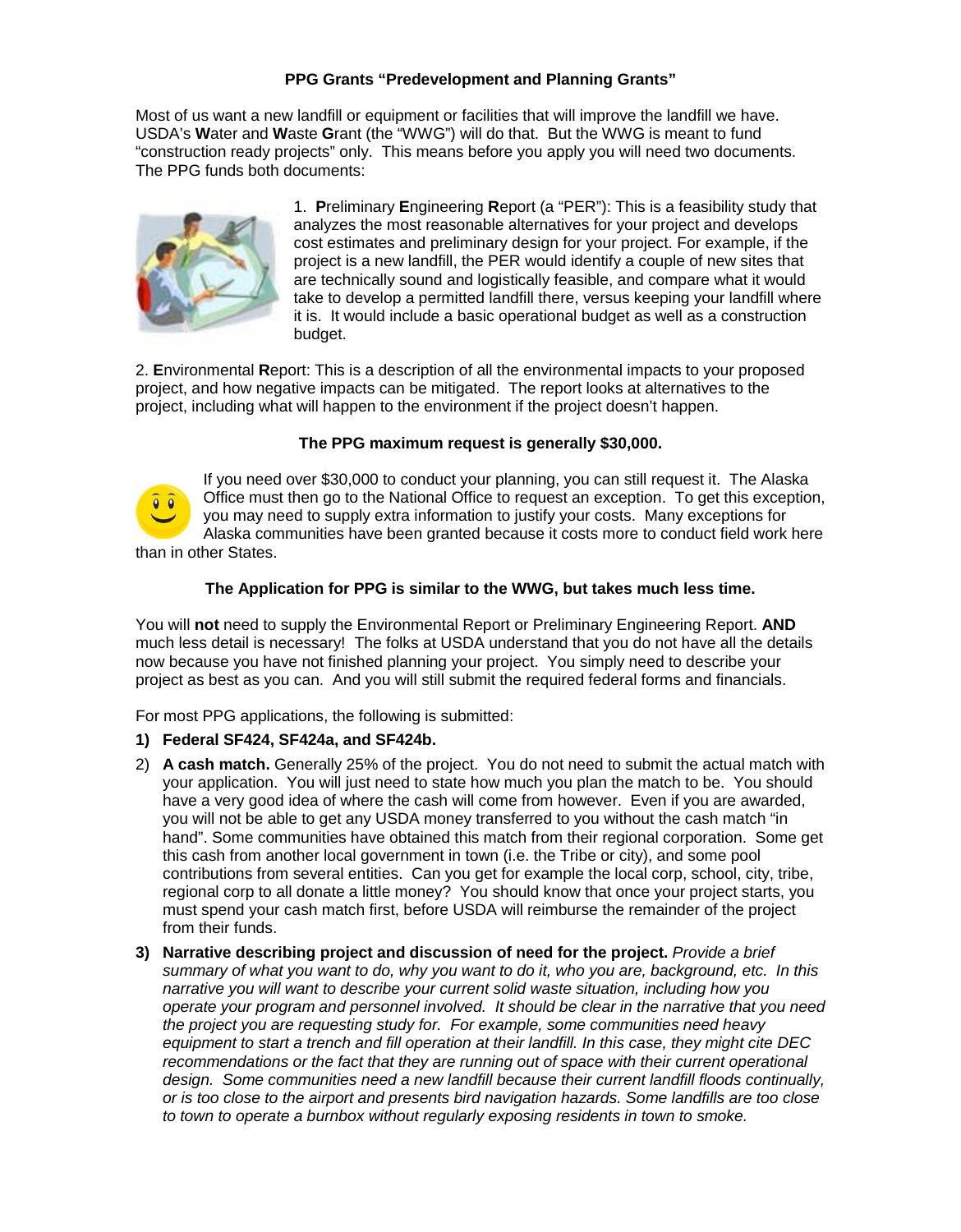- **4) Request for Environmental Information.** Form RD 1940-20. [http://www.rurdev.usda.gov/supportdocuments/ga\\_cf\\_form\\_RD1940-20.pdf](http://www.rurdev.usda.gov/supportdocuments/ga_cf_form_RD1940-20.pdf)Go through the instructions on Form 1940-20. Go though each topic, and either write a description, or write the title out, and write "not applicable". For most topics, you will be "not applicable" because you are only requesting funding for studies and plans. And your planning project will not impact the environment. *The form still needs to be submitted.*
- 5) **Current operating budget of your solid waste system** (You can use form RD442-7 at www.rurdev.**usda**[.gov/regs/fmi/fm0442-07.pdf](http://www.rurdev.usda.gov/regs/fmi/fm0442-07.pdf) or you can submit the budget in your own format). This is the budget for your solid waste system/program now. Be sure to include all operating expenses and all revenue. USDA would like to see that the community spends at least some money on solid waste now. Call us if you would like assistance here. Most communities spend some money on solid waste but the costs are hidden.
- 6) **Proposed operating budget.** For most applicants, you can submit a piece of paper titled "proposed operating budget" then write a sentence like "we do not know what our proposed operating budget will be because we do not know enough about the system we should have. The proposed PER will develop our future operating budget". However, if you already have a planned budget, you should submit that.
- 7) **Current user rate schedule**. This is a list of the fees that are charged for solid waste. It is the same flyer/bulletin/ordinance that tells residents how much they are supposed to pay. If you do not have user fees, you can ask the USDA project officer about your particular case. USDA is trying to establish what you can afford. If you don't have a solid waste program (no operator, no collection program, no equipment), you can typically submit a signed piece of paper titled "current user rate schedule" that has written on it an explanation such as "Not applicable because we do not have a solid waste program. The planning documents will tell us what to charge once we have our new system". In some cases even if you operate a solid waste program without user fees, you may be fine. That is because the better landfill you are planning might be an incentive for people to pay fees. Or maybe you are going to get collection equipment to start a collection program. Most communities pay for part or all of their solid waste program using IGAP funds, City tax, or general funds. That is okay, as long as the source of funds is relatively stable, and any user fees that are applied are applied fairly. In any case, if you don't have user fees, you can tell your project officer what your situation is and they may accept that justification and just ask you to submit a simple written description.
- 8) **Certificate of Number of Users.** Form AK 1942-1. See the end of this document for this form. Most of this form is not applicable and you can write that. But fill out part II and III. Only attach a rate schedule if applicable. Note, if you are a tribe and not a city, that is fine. Just make sure the names on the form are correct.
- 9) **Written certification that other credit is not available.** See example statement at end of this document. You can call a bank and ask for a loan to conduct your preplanning. For almost any rural community or tribe, the bank will likely say no, or offer a rate that you can not afford, or that is very, very high. All you need to do is write down the name of the bank, the date of the conversation, and what the bank said. If the bank sends an email or letter declining credit, that can be used as well. Do this for 3 banks or financial institutions if possible.
- 10) **Financial information from the last 5 years for your city or tribe (whoever is applying).** You will need to provide the annual financials (profit/loss statements). You'll also need to supply any additional information that is requested to determine your status with IRS. For example if you had some bad audits or are behind on taxes, you may need to supply a note that describes how you are addressing this problem.
- 11) **NOTICE OF INTENT TO FILE –** You need to notify the public you are applying for a USDA grant. The notification should be within 60 days of your actual submittal of the application. This can be posted at your community bulletin board such as post office, store, tribal or city office. Or if you have a newsletter or newspaper that everyone reads, you could publish there. Take a picture of your posting *with a date stamp* and include it with your application, or as soon as you post. See the end of this document for an example wording, and be sure to change the information to your community and date. You should also hold a community outreach meeting – either with a normal Council meeting or a separate meeting. Announce the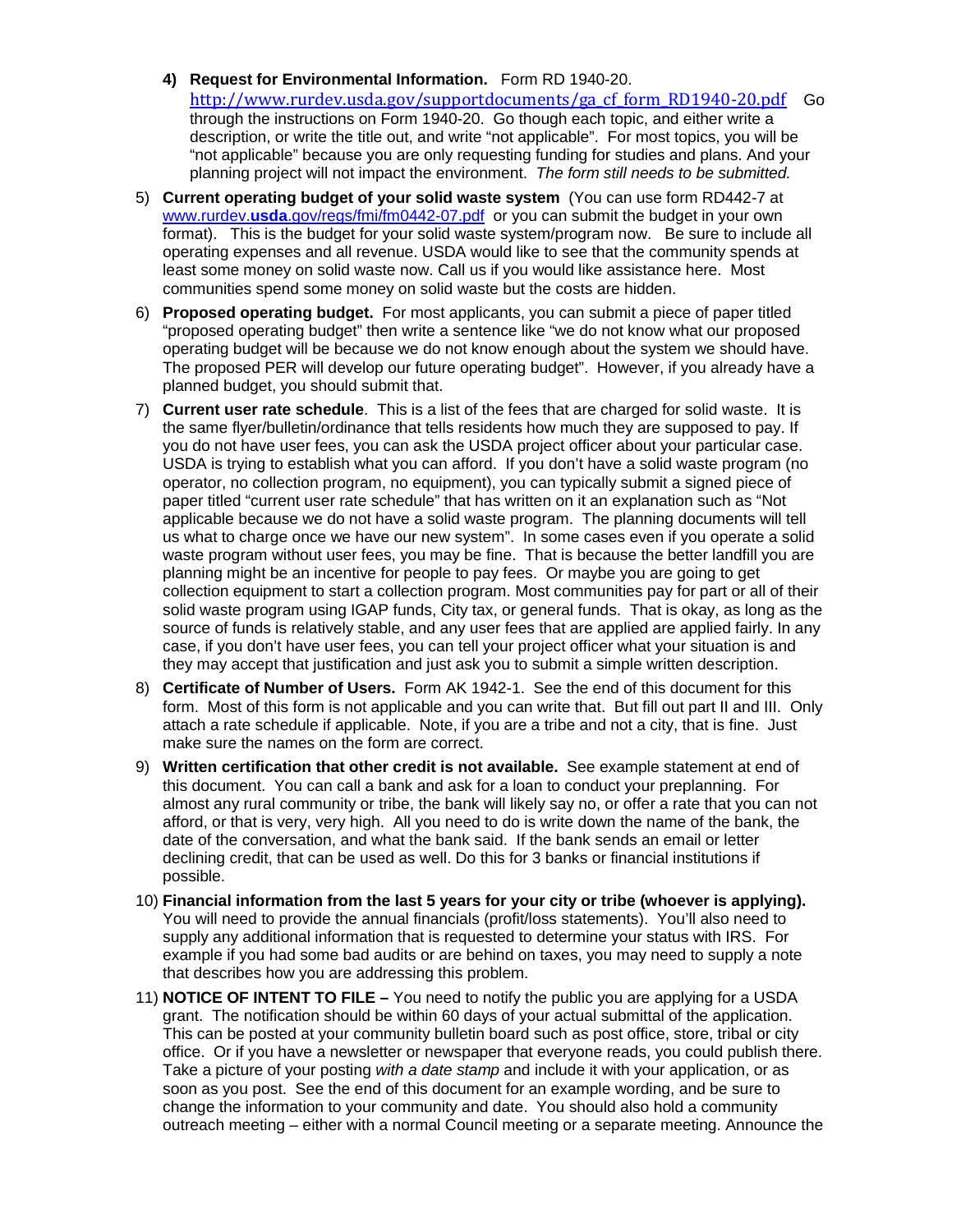application at this meeting and be sure to get a copy of the sign-in list and the agenda with the meeting listed.

#### 12) **Other standard federal forms.** Including:

- Certification Regarding Debarment, Suspension, Ineligibility and Voluntary Exclusion Lower Tier Covered Transactions at: [http://www.ocio.usda.gov/sites/default/files/docs/2012/AD1048-](http://www.ocio.usda.gov/sites/default/files/docs/2012/AD1048-F-01-92.PDF) [F-01-92.PDF](http://www.ocio.usda.gov/sites/default/files/docs/2012/AD1048-F-01-92.PDF)
- Form RD 400-1, "Equal Opportunity Agreement"*, at*  <http://forms.sc.egov.usda.gov/efcommon/eFileServices/eForms/RD400-1.PDF>
- Form RD 400-4, "Assurance Agreement" at <http://www.rurdev.usda.gov/supportdocuments/RD400-4.pdf>
- Form AD-1047, "Certification Regarding Debarment, Suspension and other Responsibility
- Matters" at Form AD-1047 at: <http://www.ams.usda.gov/AMSv1.0/getfile?dDocName=STELPRDC5060654>
- Form AD-1049, "Certification regarding Drug-Free Workplace Requirements (Grants)"at <http://www.afm.ars.usda.gov/agreements/files/ad1049.pdf>
- Certifications for Contracts, Grants, and Loans (Regarding Lobbying) at [http://www.csrees.usda.gov/funding/pdfs/form\\_lobby.pdf](http://www.csrees.usda.gov/funding/pdfs/form_lobby.pdf)
- AD-3030 at http://www.ocio.usda.gov/document/ad3030
- AD3031 at [www.ocio.usda.gov/document/ad3031](http://www.ocio.usda.gov/document/ad3031)
- Form RD 1910-11, "Application Certification, Federal Collection Policies for Consumer or Commercial Debts" at<http://www.rurdev.usda.gov/SupportDocuments/UT-1910-11.pdf>
- 13) Bids or Quotes from 3 Qualified Consultants/Contractors. You'll need to submit quotes from qualified persons or companies. These quotes/bids will list how much the Consultants will charge for performing the PER and ER. In most cases you'll find one consultant/firm that can do both types of documents. You do have the choice to go with separate companies for the ER and PER, and will need to submit 3 bids for each document.

Sometimes it can be difficult to obtain 3 quotes. In this case, you might be able to submit just 2 quotes, or even one. If you can only find 1 to 2 quotes, you must document very well your bid search. For example, print out all of the emails sent, and phone records and folks you spoke with and the date you requested a bid. Print out your social media outreach for a bid, etc.

- 14) **SAM Registration** The applicant organization must have a currently valid System for Award Management registration. This used to be CCR (Central Contractor Registration). Go to [https://www.sam.gov/portal/SAM/##11](https://www.sam.gov/portal/SAM/) . Click on Search Records, and if you know your DUNS number (which is asked for in the 424 form), you can enter that. Otherwise, type in at least part of your name under "Quick Search". It is best to just use the main part of the organization name because organizations often enter a slightly different formal name than what you may be used to. For example, if you enter "Raven", you will see the list for Native Village of Raven, City of Raven, Traditional Council of Raven, Raven Tribal Council, etc. If you are not registered, start the process NOW! It can be time-consuming with the slow internet speed most of us experience. Go back to the home page, and sign up first for a SAM account,then use that to click on Register /Update Entity. If you have a SAM registration but it is expired, click on Register/Update Entity and update your registration so that it is current. Need help? Call SAM registration desk, and if you are still stuck, call us!
- 15) **RUBA Indicators**. If the applicant entity operates a water/wastewater utility, you will want to check your RUBA (Rural Utility Business Advisory) score. Go to <http://commerce.state.ak.us/cra/DCRAExternal/RUBA> and scroll down to your community. Click on the most recent quarterly report. There will be a description of your overall performance and at the bottom will be a score. Ideally, you will have a "yes" for all essential indicators. You do not need to turn in anything for the PPG application, but USDA will likely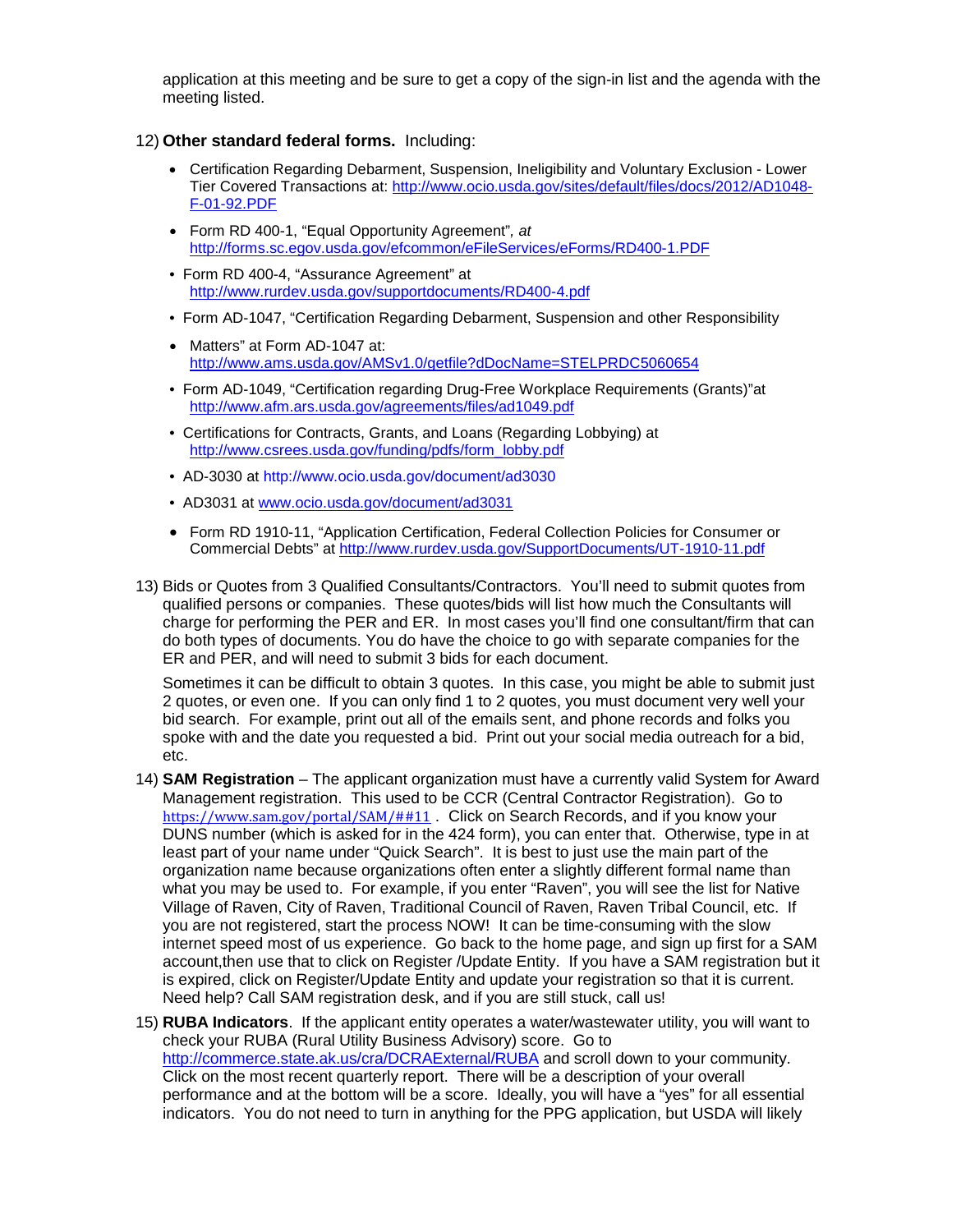look at your RUBA scores. If they need an explanation for any of the indicators that you did not pass, they will ask you. See next item.

16) **Possibly additional information.** The USDA project officer will go through your information and help you complete your application if needed. *They will tell you about other required forms once you submit the application.*

#### **!POST-APPLICATION!**

#### **Yes, there's more paperwork, but you're almost there!**

- 17) After your application is complete and USDA decides to tentatively award you, you'll receive a **Letter of Conditions**. This Letter may ask for additional forms, and it might ask you to document certain circumstances, such as your potential match. You'll need to sign the Letter, submit your final forms and any other documentation. After that, you'll wait for USDA to confirm with National Office on the award, and they'll get back to you typically within 10 days with their signature.
- 18) Before the check comes in the mail, the **USDA Engineer in Alaska will need to look over your bids** and determine that the lowest bidder is qualified to do a PER and ER. If you choose to go with a company that is not the lowest bidder, you will likely need to pay the difference between the lowest qualified bidder and your bidder. You can always ask for reconsideration if your community has a valid reason why they want to select a bidder that is more costly.
- 19) If there is a big delay between your initial bids and your final application, USDA may request that you confirm with your bidders an updated cost.
- 20) Start your project (once you have a contract in place). As mentioned above, once your project starts, the **first 25% of costs that are invoiced are your responsibility** –you will pay those costs from your match funding. If the source doesn't want to fund the 25% up front, you'll need to cover the funds until the source can reimburse you.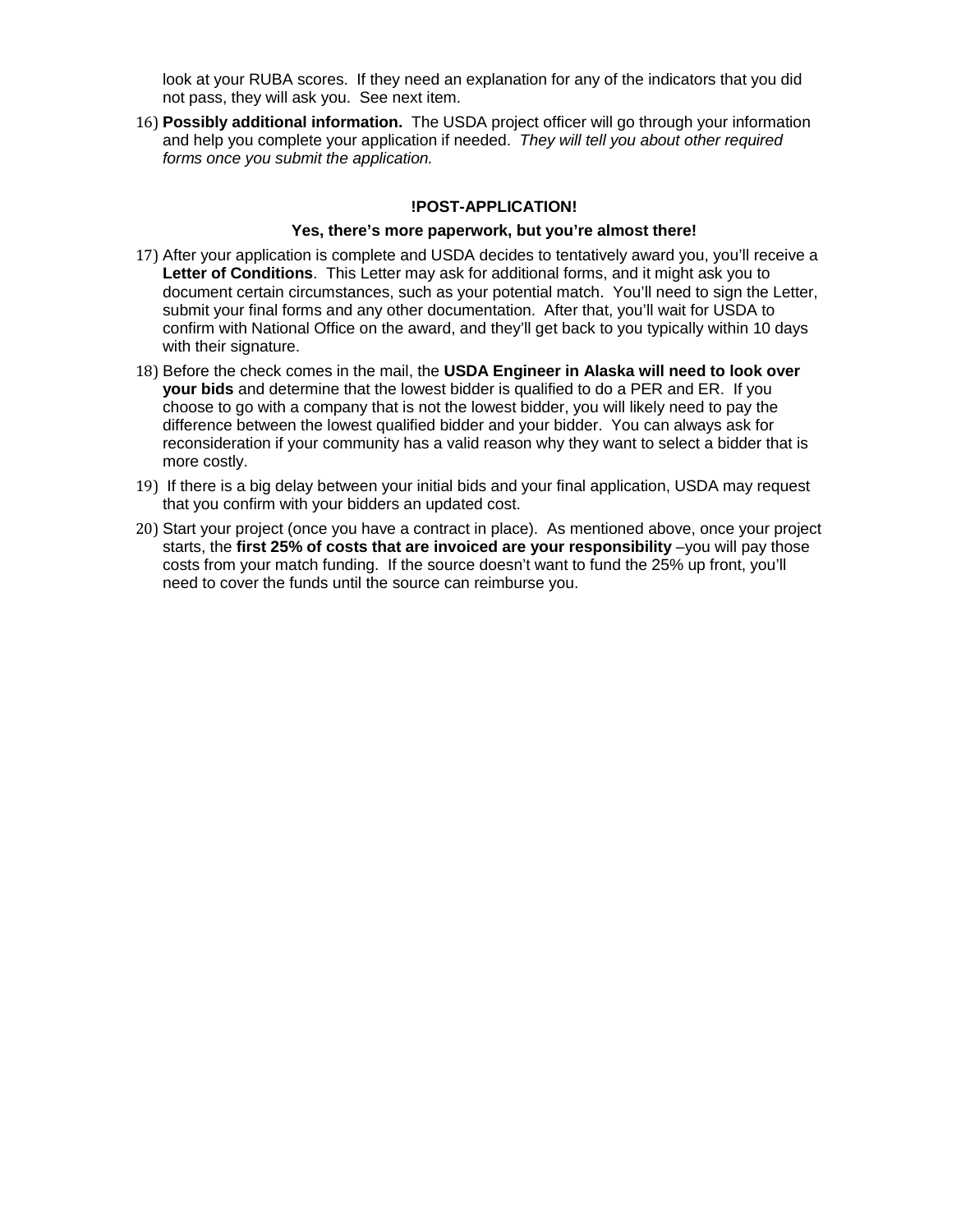## **SEARCH Grants**

(**S**pecial **E**valuation **A**ssistance for **R**ural **C**ommunities and **H**ouseholds Grants)

Like PPG's, SEARCH grants are intended to assist financially distressed, eligible communities to pay planning associated with water and waste disposal infrastructure needs. The main differences are:



*-No match is required*! One hundred percent of the costs can be covered.

-SEARCH grants are only for communities of under 2,500 people. If you are a hub community, you might need a PPG grant which funds communities of up to 10,000 people.

-The local office can fund up to \$30,000. Like the PPG, if your cost is over \$30,000, the local USDA RD office will need to ask the national office for an exception.

**Details of what is funded:** Same as the PPG—Preliminary Engineering Report and/or an Environmental Report needed for a water and waste grant or loan. Again like the PPG, the SEARCH grant will not fund studies or reports that are performed for research purposes only. The costs must be related to a developing a proposed project that meets the following requirements:

(1) To construct, enlarge, extend, or otherwise improve rural water, sanitary sewage, solid waste disposal, and storm wastewater disposal facilities.

AND/OR

(2) To construct or relocate public buildings, roads, bridges, fences, or utilities, and to make other public improvements necessary for the successful operation or protection of solid waste, water, or sewage facilities.

Please refer to the PPG application instructions to fill out a SEARCH application.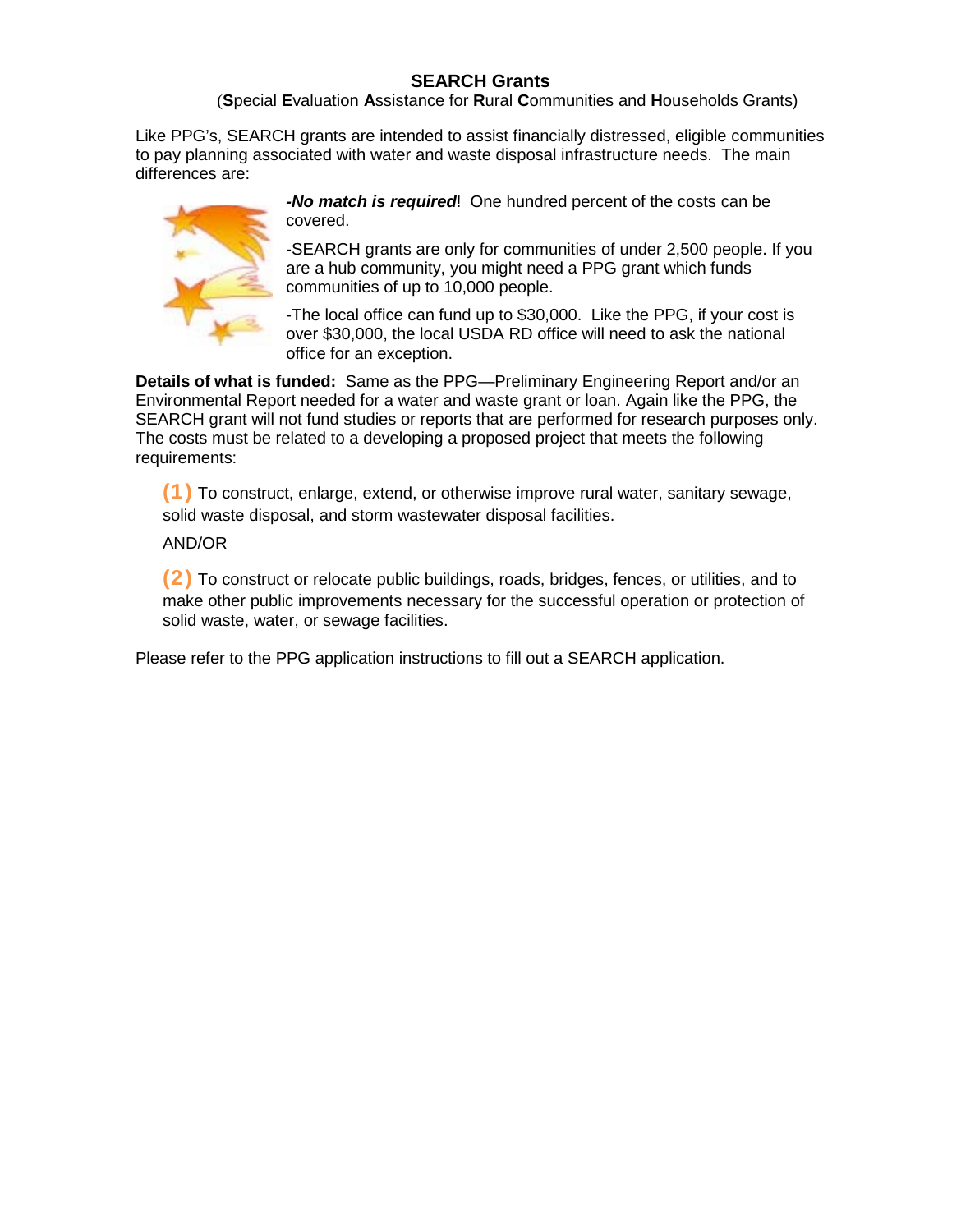## **Revolving Fund Water and Waste Loan (RFP)**

USDA offers great loans for very low rates compared to other financing options. They also allow long payback periods. This means that borrowing funds to pay for part or all of your proposed project will not cost too much money in interest payback. The idea is that you can



charge solid waste collection fees to your community that cover the cost of the loan.

There is not a match required for these loans. In fact, *these loans can be used as your matching funds for the WWG!* 

**INTEREST RATES:** Interest rates are set quarterly. To look up the current interest rate, go here:<http://www.rurdev.usda.gov/UWP-int-rate.htm> , or contact USDA RD. Payback periods can be as long as 40 years. The longer the payback period, the lower your monthly payments.



**TIMELINE:** Typically, you will need to complete your full application by mid- to end-May to be eligible for a loan in that fiscal year. That is because the USDA project officers need time to process your application before their fiscal year ends.

**HOW TO APPLY:** A 2010 application guide for this program is available at : [http://www.usda.gov/rus/water/docs/Application Guide-Revolving Fund 2010.pdf](http://www.usda.gov/rus/water/docs/Application%20Guide-Revolving%20Fund%202010.pdf)

Also you may check the home page of the water and environmental program at: <http://www.usda.gov/rus/water/> for updated information.

**WHY APPLY FOR A LOAN?:** Reasons to consider applying for a loan to at least partially cover your project include:

- To award their grants, USDA assigns priority points to communities that provide some of their own funding. If you use a loan to pay for part of your project, that is counted as your own money for a match.



- Paying for some of a community facility has been shown to provide a sense of "ownership" in many communities. When people feel good about what they have, they can be more likey to take care of it. And when the community is more careful about their wastes, health risks are reduced and maintenance costs are reduced.
- Because not many communities ask for loans, the national office places additional points to communities that use a loan as part of the payment for their landfill.
- There are limited grant funds each year. If you are able to cover part of the projectcosts, it may be more likely that your grant funds request can be met.

## **Example Payment Plan for a Loan to Cover Part of a New Landfill**

A typical offroad landfill that meets State of Alaska Class III requirements might cost about \$1.5 million dollars. If a community decides they want to pay 10% of the costs, they would borrow \$150,000. If they choose a 40 year timeline, and the interest rate was 3%, they would pay each year \$6,444.

For a community of 400 (100 households), **each household would need to pay just \$5.36 per month** to cover this payment.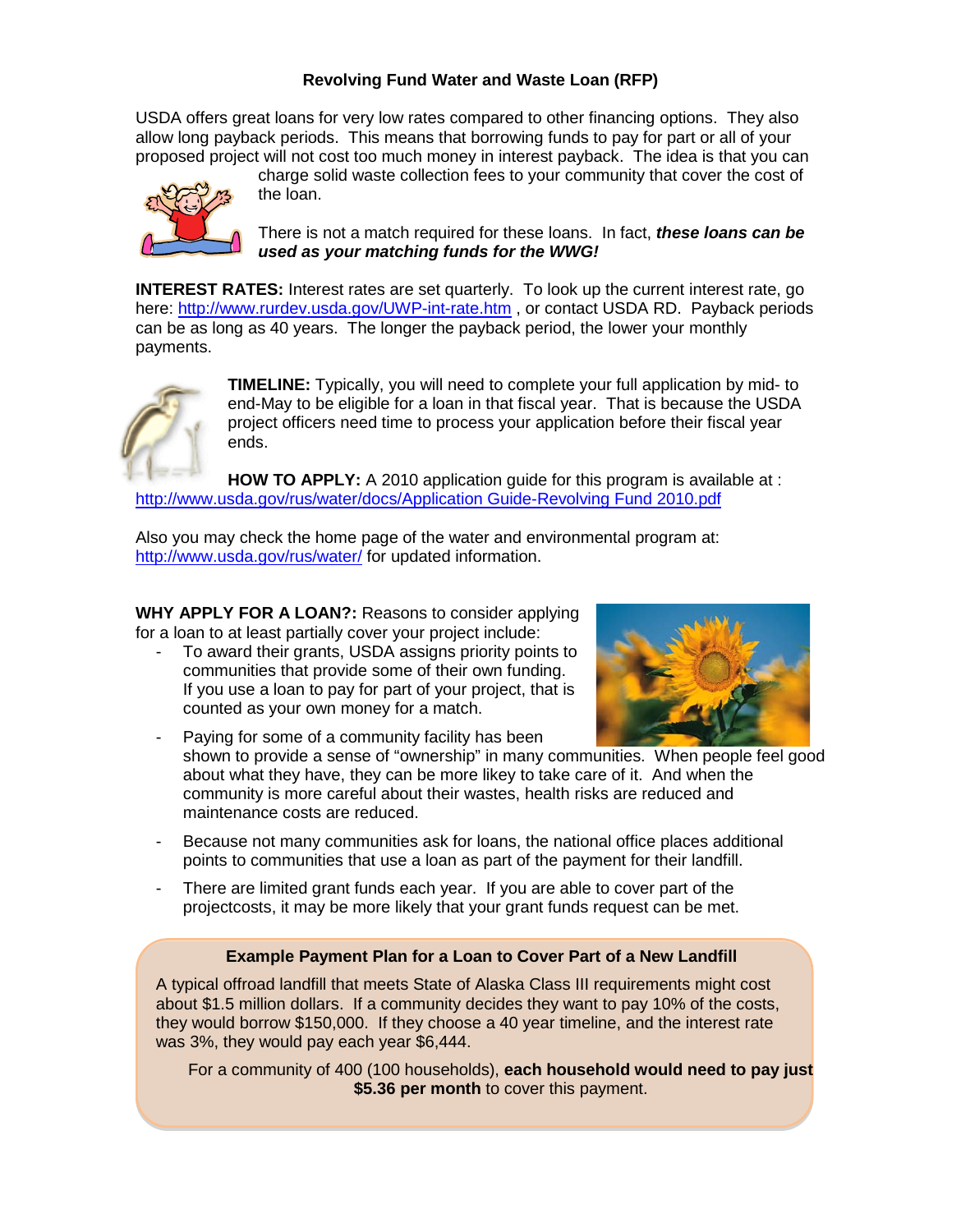## **PRIORITY RANKING**

SEARCH, PPG, WWG, and WWL assistance is scored to assign priority. Federal regulations stipulate that if funds are limited, this scoring should be used to help decide which projects to prioritize for funding. In the past, Alaska Village solid waste projects have scored very high due to the generally substandard nature of our facilities. Also, funds have generally been available for the applications either in the applying year or the next year. However, this could change and it may be of interest to note the scoring system.

Points will be awarded as follows:

#### **(a) Population priorities.**

- (1) The proposed project will primarily serve a rural area having a population not in excess of 1,000--*25 points*;
- (2) The proposed project primarily serves a rural area having a population between 1,001 and 2,500--*15 points*;
- (3) The proposed project primarily serves a rural area having a population between 2,501 and 5,500--*5 points*.

#### **(b) Health priorities.** The proposed project is:

- (1) Needed to alleviate an emergency situation, correct unanticipated diminution or deterioration of a water supply, or to meet Safe Drinking Water Act requirements which pertain to a water system--*25 points*;
- (2) Required to correct inadequacies of a wastewater disposal system, or to meet health standards which pertain to a wastewater disposal system--*25 points*;
- (3) Required to meet administrative orders issued to correct local, State, or Federal solid waste violations--*15 points*.

**(c) Median household income priorities.** The median household income of the population to be served by the proposed project is:

- (1) Less than the poverty line if the poverty line is less than 80% of the statewide nonmetropolitan median household income--*30 points*;
- (2) Less than 80 percent of the statewide nonmetropolitan median household income-- *20 points*;
- (3) Equal to or more than the poverty line and between 80% and 100%, inclusive, of the State's nonmetropolitan median household income--*15 points*.

#### **(d) Other priorities.**

- (1) The proposed project will: merge ownership, management, and operation of smaller facilities providing for more efficient management and economical service-- *15 points*;
- (2) The proposed project will enlarge, extend, or otherwise modify existing facilities to provide service to additional rural areas--*10 points*;
- (3) Applicant is a public body or Indian tribe--*5 points*;
- (4) Amount of other than RUS funds committed to the project is:
	- (i) 50% or more--*15 points*;
	- (ii) 20% to 49%--*10 points;*
	- (iii) 5%--19%--*5 points*;
- (5) Projects that will serve Agency identified target areas--*10 points;*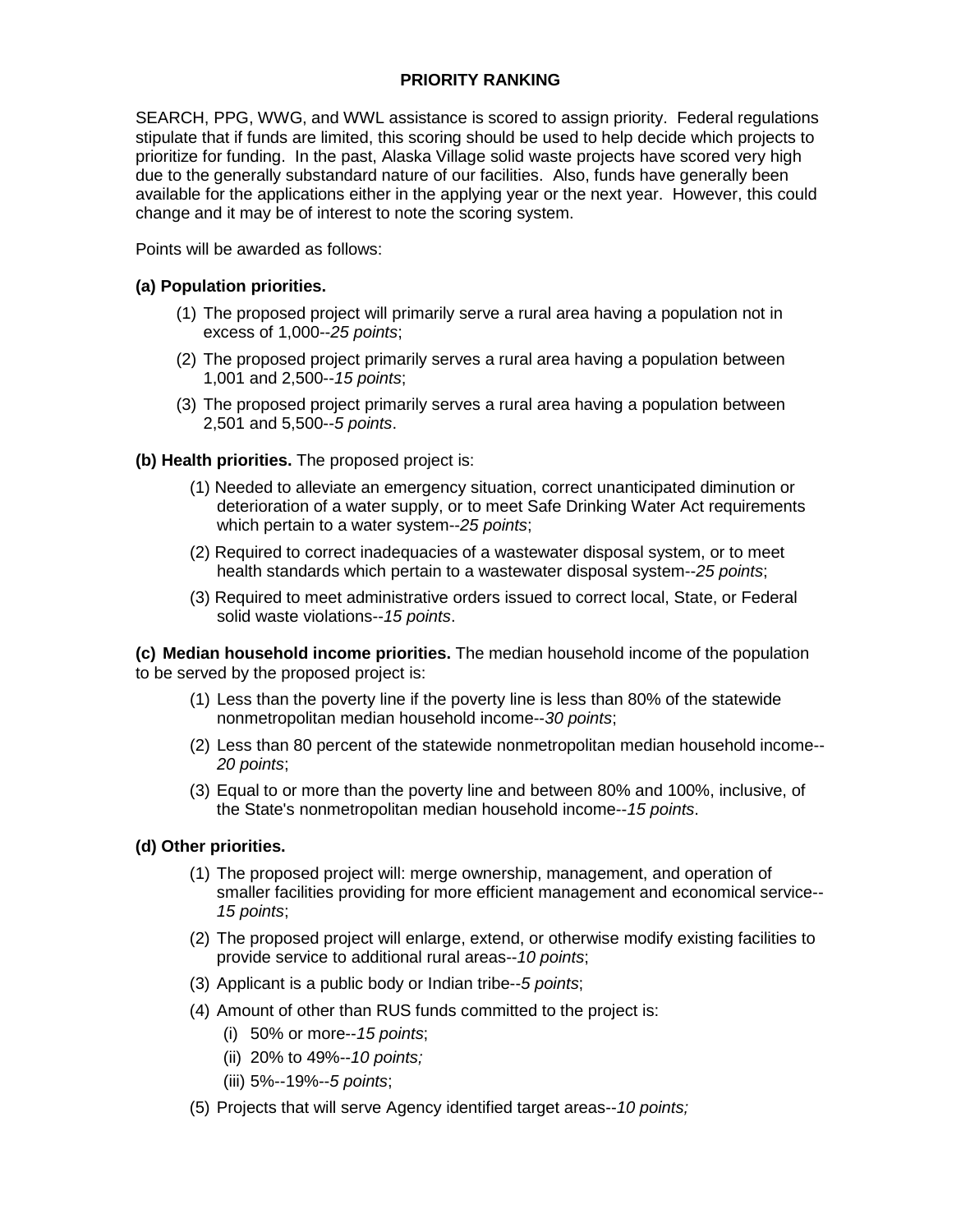- (6) Projects that primarily recycle solid waste products thereby limiting the need for solid waste disposal--*5 points;*
- (7) The proposed project will serve an area that has an unreliable quality or supply of drinking water--*10 points.*
- **(e) In certain cases the State program official may assign up to** *15 points* **to a project.**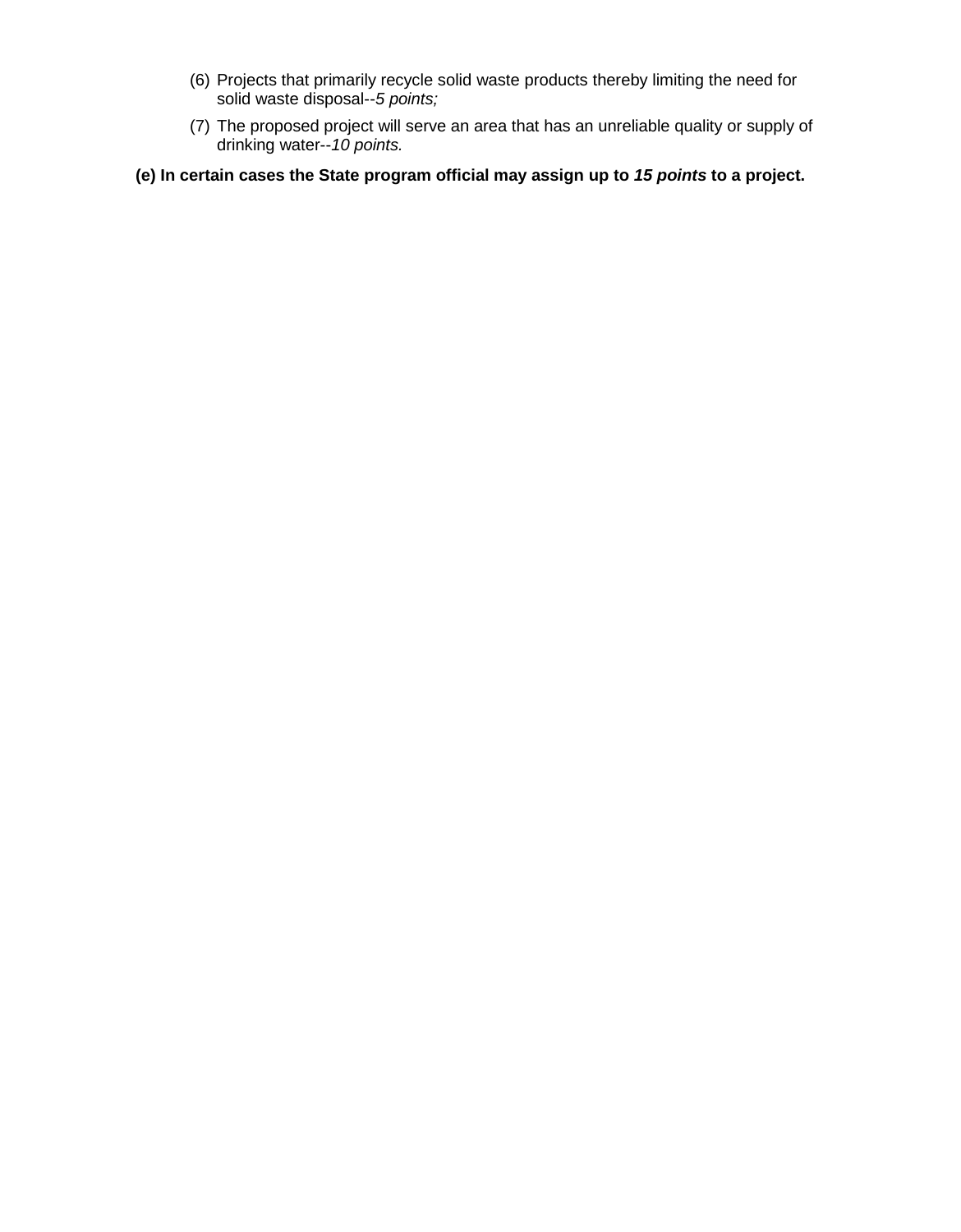**Number Of Users Form**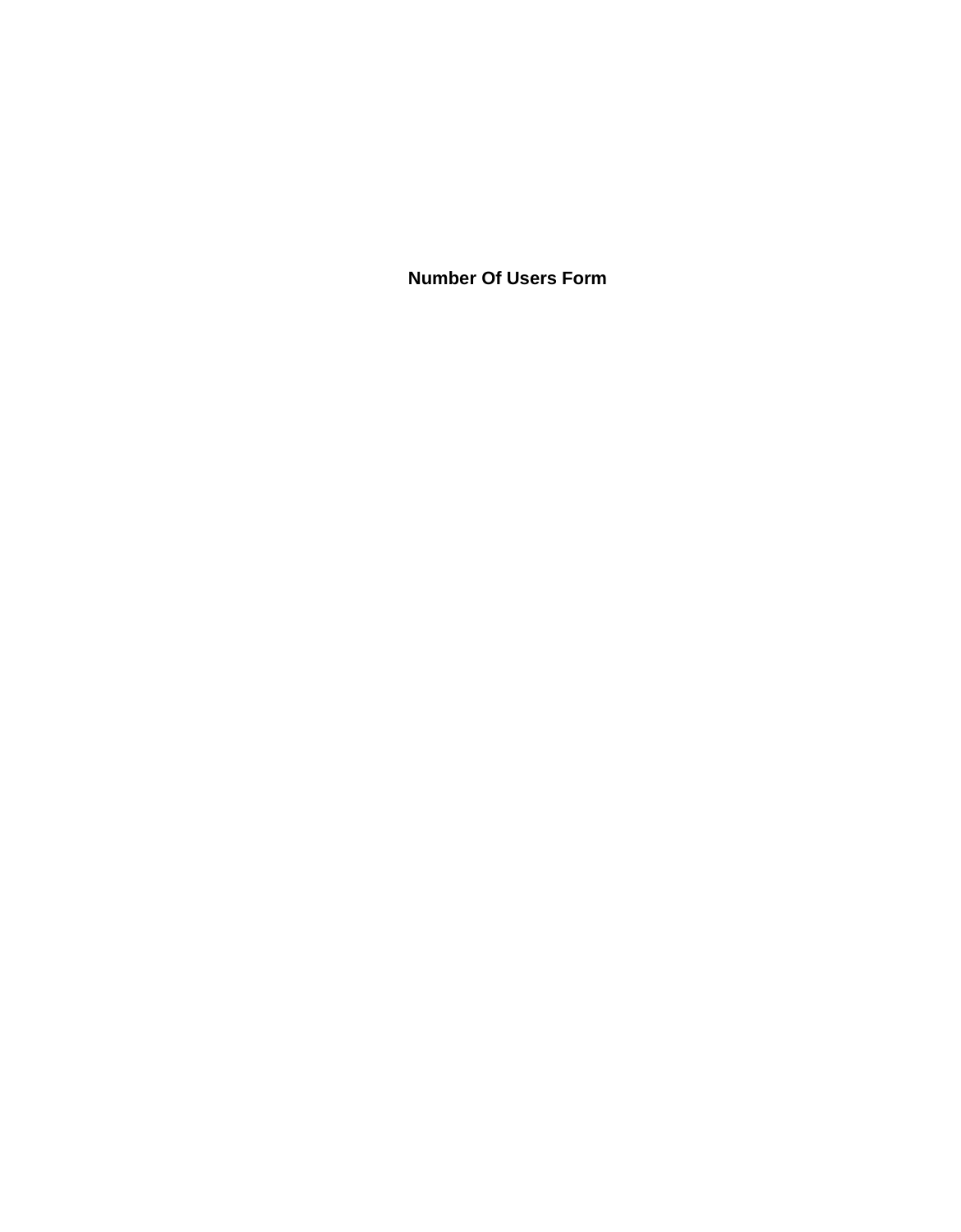$\sim$ 

 $\bar{z}$ 

٠

CERTIFICATE OF NUMBER OF USERS

| NAME                       |                                           |                                               |                 | IRS TAX NO.<br>and the company of                                             |                             |  |  |  |
|----------------------------|-------------------------------------------|-----------------------------------------------|-----------------|-------------------------------------------------------------------------------|-----------------------------|--|--|--|
| ARE FINAL PLANS COMPLETED? |                                           |                                               |                 | HAS DEC APPROVED?                                                             |                             |  |  |  |
|                            |                                           | ANTICIPATED BID DATE                          |                 |                                                                               |                             |  |  |  |
| ı.                         | <b>TOTAL FACILITIES</b>                   |                                               |                 |                                                                               |                             |  |  |  |
|                            | А.                                        | ALL YEAR HOMES _______                        | Е.              | COMMERCIAL                                                                    | the company of the          |  |  |  |
|                            | В.                                        | SEASONAL HOMES _________                      | F.              | INDUSTRIAL                                                                    | the company of the          |  |  |  |
|                            | C.                                        | APARTMENT UNITS_________<br>(No. of Bldgs)    | G.              | PUBLIC SCHOOLS _________                                                      |                             |  |  |  |
|                            | D.                                        | <b>TOTAL RESIDENTIAL</b><br>UNITS $(A+B+C=D)$ | Н.              | SCHOOLS<br>(Pupils)                                                           |                             |  |  |  |
|                            |                                           | water service line.                           |                 | _____No. of users in E, F, G, &H above who have or would need a 1" and larger |                             |  |  |  |
| 11.                        |                                           |                                               |                 |                                                                               |                             |  |  |  |
|                            | NO. OF RESIDENTIAL USERS IN SERVICE AREA: |                                               |                 |                                                                               |                             |  |  |  |
|                            | WHITE                                     | BLACK AK. NATIVE                              | <b>HISPANIC</b> | ASIAN                                                                         | TOTAL                       |  |  |  |
|                            |                                           |                                               |                 |                                                                               |                             |  |  |  |
| Ш.                         |                                           | RATES: ATTACH A SCHEDULE OF RATES.            |                 |                                                                               |                             |  |  |  |
|                            | ı. <sub>.</sub>                           | (Name)                                        |                 | (Mayor/City Manager)                                                          | OF THE                      |  |  |  |
|                            |                                           |                                               |                 | FOLLOWING CITY DO HEREBY CERTIFY THAT THE ABOVE LISTED ARE THE NUMBER OF      |                             |  |  |  |
|                            |                                           |                                               |                 |                                                                               |                             |  |  |  |
|                            |                                           |                                               |                 | ALL USERS ARE LOCATED WITHIN THE CORPORATE LIMITS OF THE CITY.                |                             |  |  |  |
|                            |                                           |                                               |                 | TO THE BEST OF MY KNOWLEDGE, THE TYPE OF USERS ARE AS SHOWN.                  |                             |  |  |  |
|                            |                                           |                                               |                 |                                                                               |                             |  |  |  |
| ATTEST:                    |                                           |                                               |                 | City                                                                          |                             |  |  |  |
|                            |                                           |                                               | BY:             |                                                                               |                             |  |  |  |
|                            | Clerk                                     |                                               |                 | Mayor/City Manager                                                            |                             |  |  |  |
|                            | (SEAL)                                    |                                               |                 |                                                                               |                             |  |  |  |
|                            |                                           |                                               |                 |                                                                               | Form RD-AK 1942-1<br>(2/05) |  |  |  |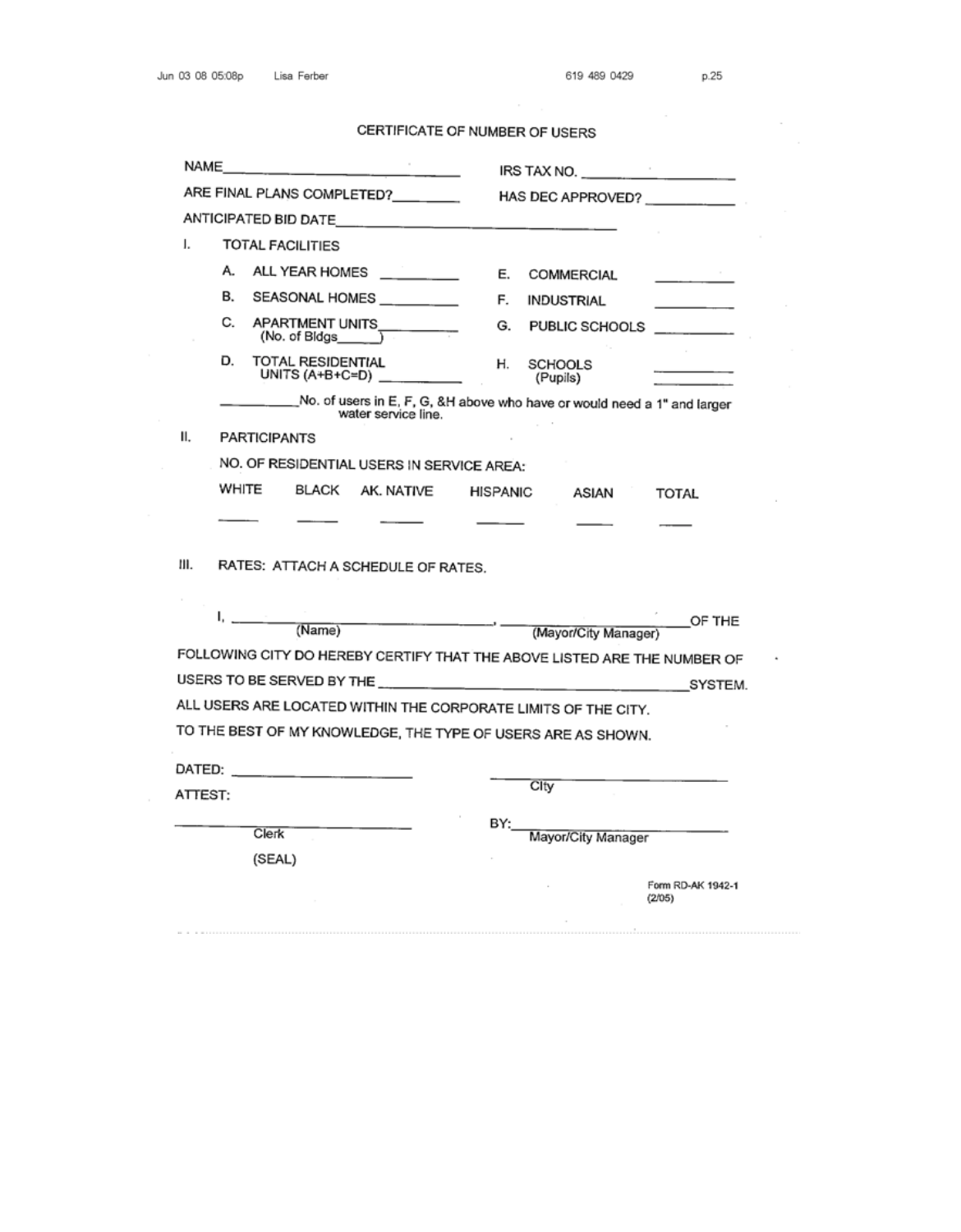**No other credit available form**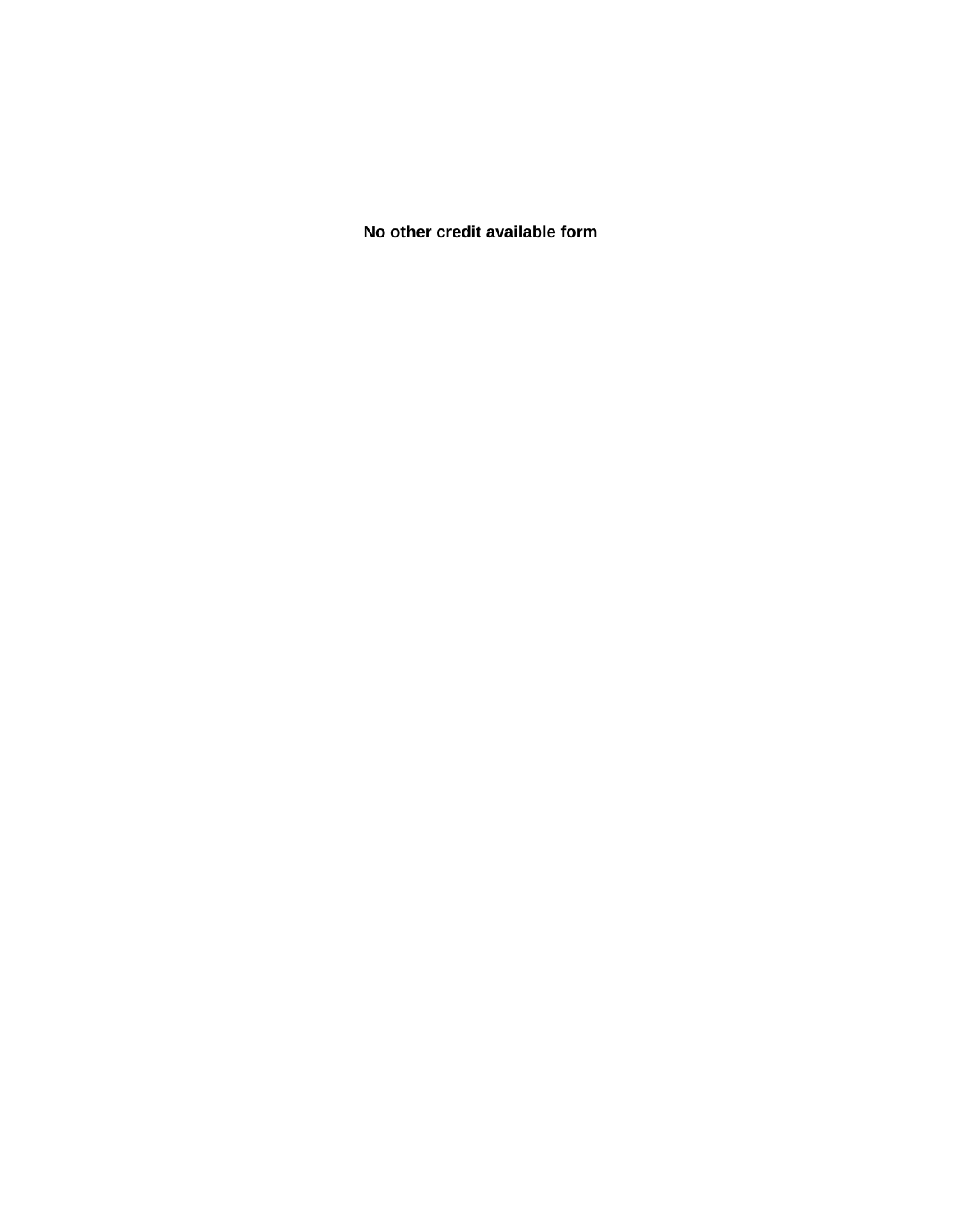RUS Bulletin 1780-22

#### WATER AND WASTE **ELIGIBILITY CERTIFICATION**

#### Certification for commercial credit and outstanding judgments

The undersigned certifies, to the best of their knowledge and belief, that:

- 1. The organization is unable to finance the proposed project from its own resources or through commercial credit at reasonable rates and terms.
- No outstanding judgment has been obtained and recorded by the United States of America in a Federal Court (other than in the United States Tax Court).  $2.$

Name of Organization

Name of Authorized Official

Signature

Date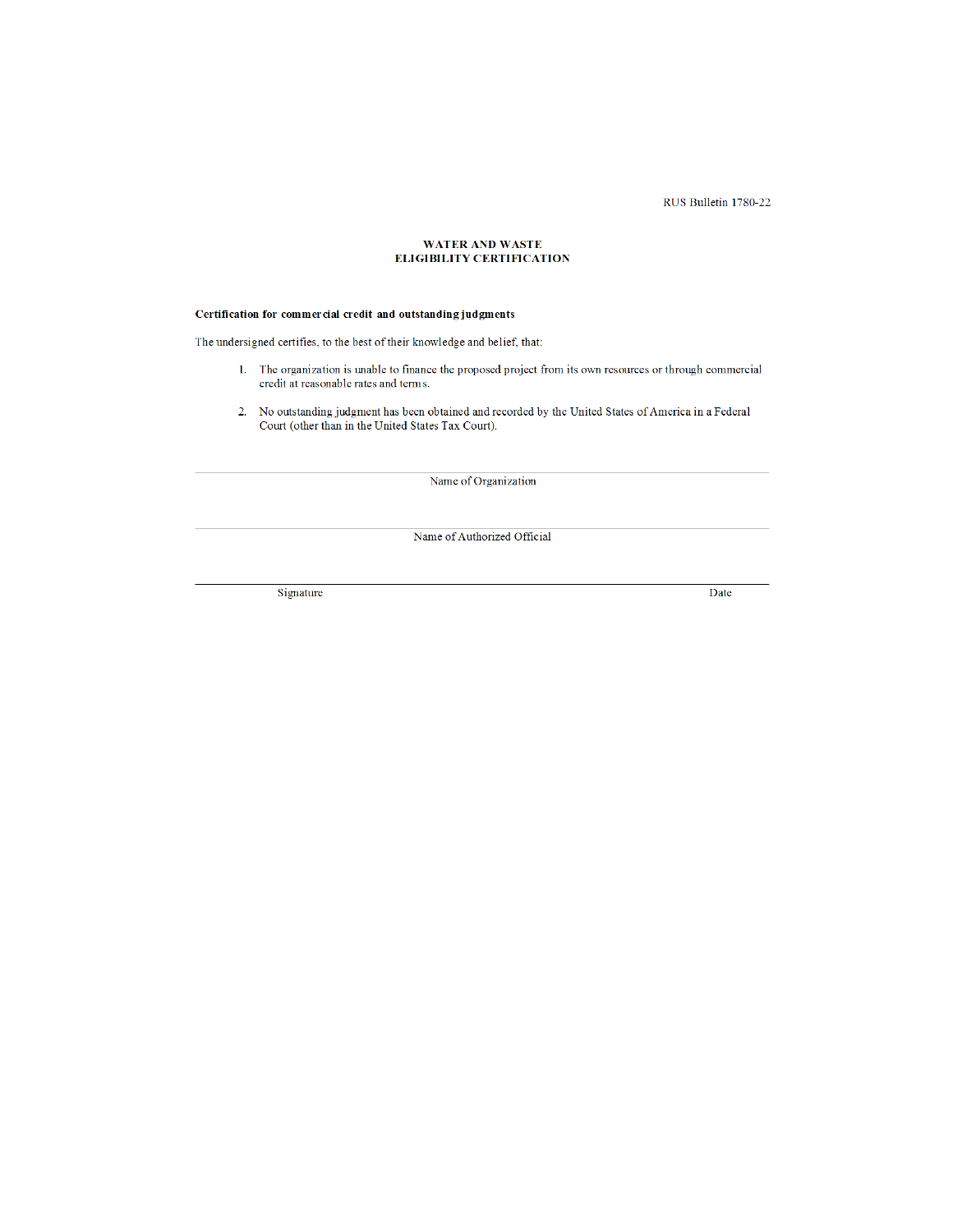**Notice of Intent to File Sample**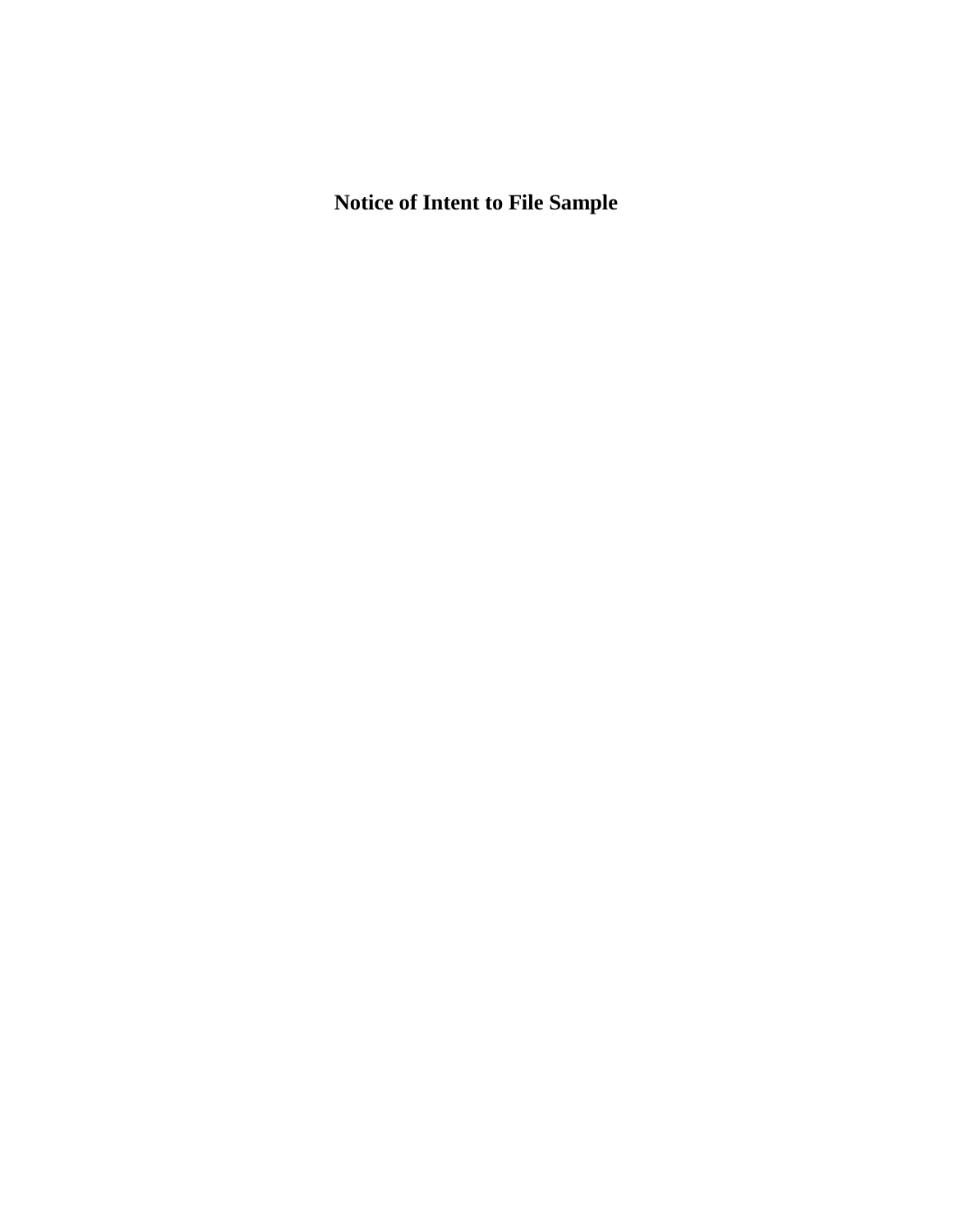## **Notice of Intent to File Post on XXX DATE**

USDA Rural Development requires that all applicants applying for a loan or grant assistance from the agency must publish or post a Notice of Intent to File an Application within 60 days of filing their application. The Native Village of Raven is applying for a grant under the USDA Rural Development Water and Waste Disposal Systems for Rural Communities program.

For additional information please contact Joe Smith at 555 5555, Native Village of Raven Environmental Planner, or USDA Rural Development at 800 W. Evergreen, Suite 201, Palmer, Alaska 99645 or telephone (907) 761-7705.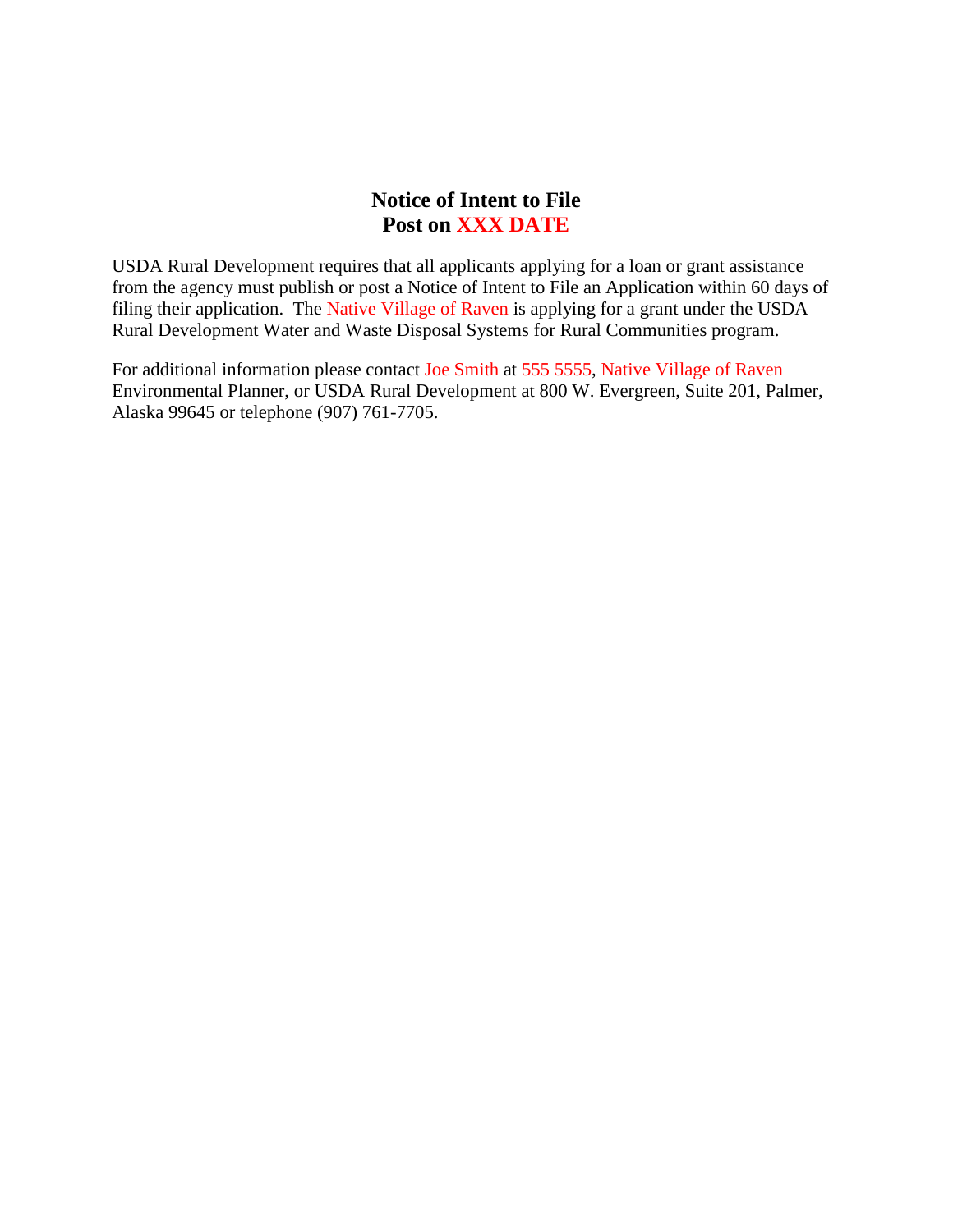## **Acknowledgements and Citation**

*This material is based upon work supported under a grant by the Utilities Programs, USDA. Any opinions, findings, and conclusions or recommendations expressed in this material are solely the responsibility of the authors and do not necessarily represent the official views of the Utilities Programs.*

*Citation:* Those wishing cite this document may use:

USDA RD Assistance for Improving Your Community's Solid Waste Site*, Zender Environmental Health and Research Group, [www.zendergroup.org,](http://www.zendergroup.org/) 2010.*



This document was developed by Zender Environmental Health and Research Group, Copyright 2010. All Rights Reserved.



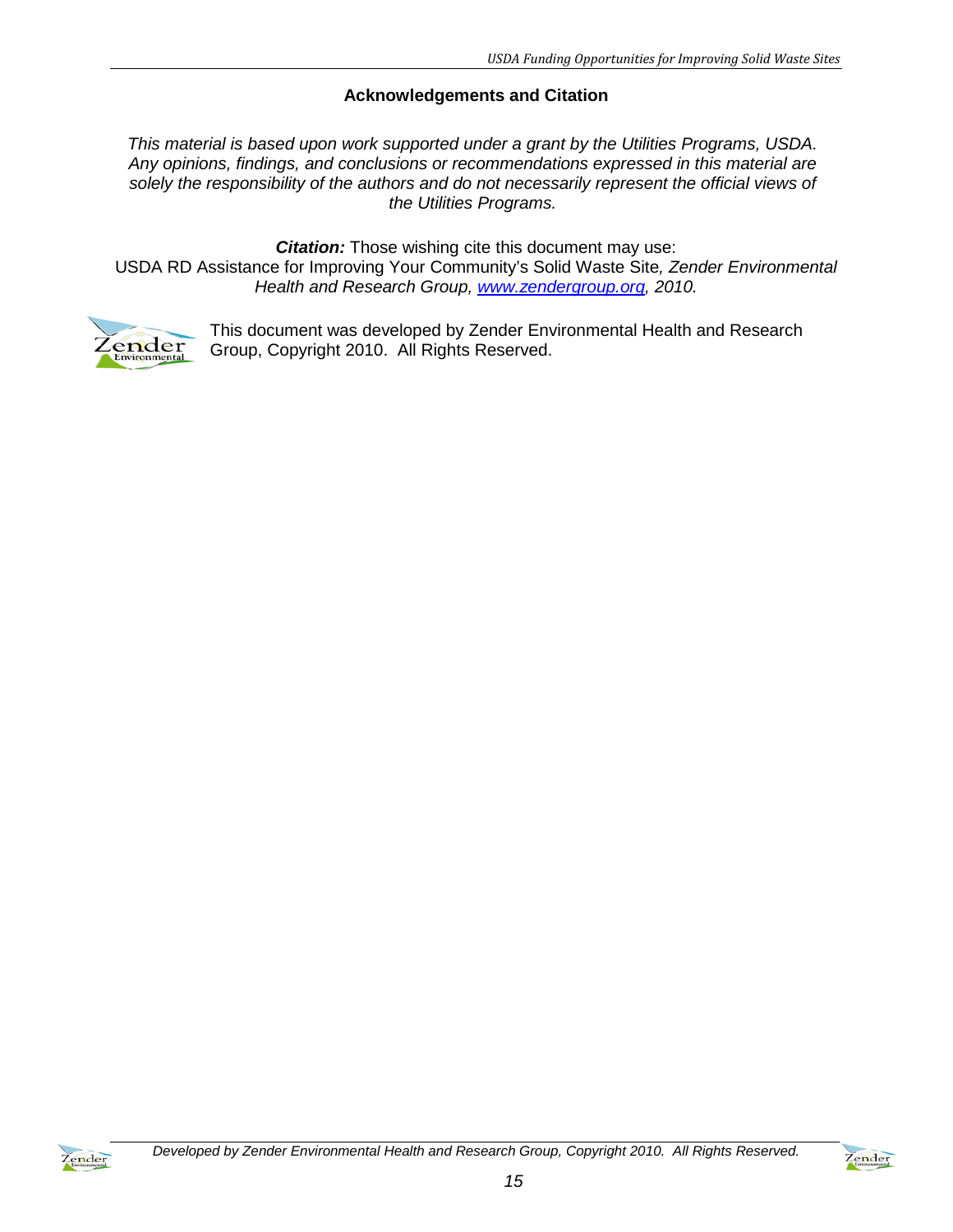## **SEARCH Grants**

(**S**pecial **E**valuation **A**ssistance for **R**ural **C**ommunities and **H**ouseholds Grants)

Like PPG's, SEARCH grants are intended to assist financially distressed, eligible communities to pay for feasibility studies, design assistance and technical assistance associated with water and waste disposal infrastructure needs. The main differences are:



*-No match is required*! One hundred percent of the costs can be covered.

-SEARCH grants are only for communities of under 2,500 people. If you are a hub community, you might need a PPG grant which funds communities of up to 10,000 people.

-Instead of the \$25,000 for the PPG, the local office can fund up to \$30,000. Unfortunately, unlike PPG, the local office cannot request additional funds from the National Office.

**Details of what is funded:** Same as the PPG- the feasibility studies, preliminary design assistance, engineering analysis necessary for an application for WWG or WWL. Eligible costs include community meetings or any other work or activity required for the development of these documents. Also potentially funded is technical assistance or training needed for the applicant to develop the application. Again like the PPG, the SEARCH grant will not fund studies or reports that are performed for research purposes only. The costs must be related to a developing a proposed project that meets the following requirements:

(1) To construct, enlarge, extend, or otherwise improve rural water, sanitary sewage, solid waste disposal, and storm wastewater disposal facilities.

## AND/OR

(2) To construct or relocate public buildings, roads, bridges, fences, or utilities, and to make other public improvements necessary for the successful operation or protection of solid waste, water, or sewage facilities.

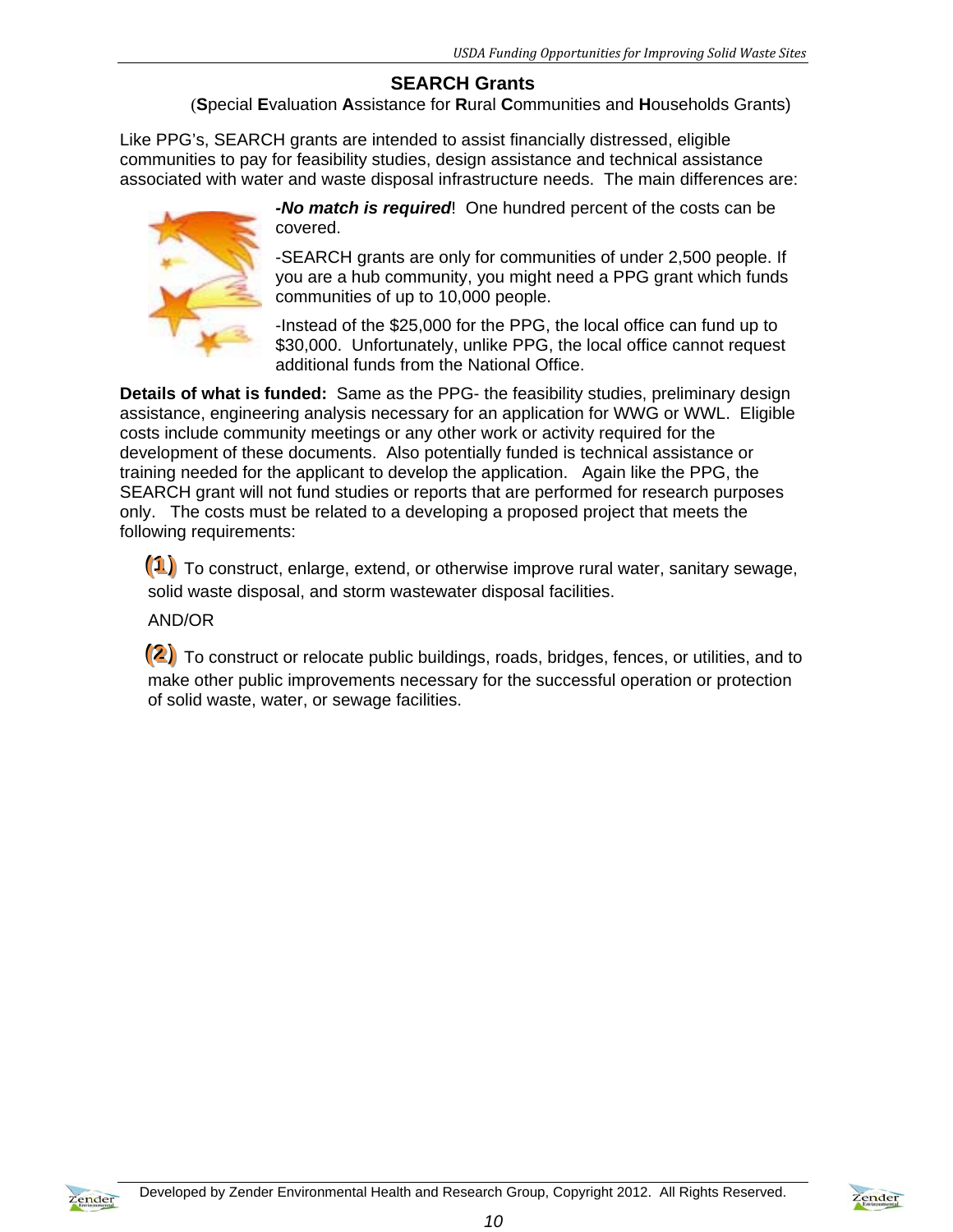## **Revolving Fund Water and Waste Loan (RFP)**

USDA offers great loans for very low rates compared to other financing options. They also allow long payback periods. This means that borrowing funds to pay for part or all of your proposed project will not cost too much money in interest payback. The idea is that you



can charge solid waste collection fees to your community that cover the cost of the loan.

There is not a match required for these loans. In fact, *these loans can be used as your matching funds for the WWG!* 

**INTEREST RATES:** Interest rates are set quarterly. To look up the current interest rate, go here: http://www.rurdev.usda.gov/UWP-int-rate.htm , or contact USDA RD. Payback periods can be as long as 40 years. The longer the payback period, the lower your monthly payments.



**TIMELINE:** Typically, you will need to complete your full application by mid- to end-May to be eligible for a loan in that fiscal year. That is because the USDA project officers need time to process your application before their fiscal year ends.

**HOW TO APPLY:** A 2010 application guide for this program is available at : http://www.usda.gov/rus/water/docs/Application Guide-Revolving Fund 2010.pdf

Also you may check the home page of the water and environmental program at: http://www.usda.gov/rus/water/ for updated information.

**WHY APPLY FOR A LOAN?:** Reasons to consider applying for a loan to at least partially cover your project include:

To award their grants, USDA assigns priority points to communities that provide some of their own funding. If you use a loan to pay for part of your project, that is counted as your own money for a match.



- Paying for some of a community facility has been shown to provide a sense of "ownership" in many communities. When people feel good about what they have, they can be more likey to take care of it. And when the community is more careful about their wastes, health risks are reduced and maintenance costs are reduced.
- Because not many communities ask for loans, the national office places additional points to communities that use a loan as part of the payment for their landfill.
- There are limited grant funds each year. If you are able to cover part of the projectcosts, it may be more likely that your grant funds request can be met.

## **Example Payment Plan for a Loan to Cover Part of a New Landfill**

A typical offroad landfill that meets State of Alaska Class III requirements might cost about \$1.5 million dollars. If a community decides they want to pay 10% of the costs, they would borrow \$150,000. If they choose a 40 year timeline, and the interest rate was 3%, they would pay each year \$6,444.

For a community of 400 (100 households), **each household would need to pay just \$5.36 per month** to cover this payment.



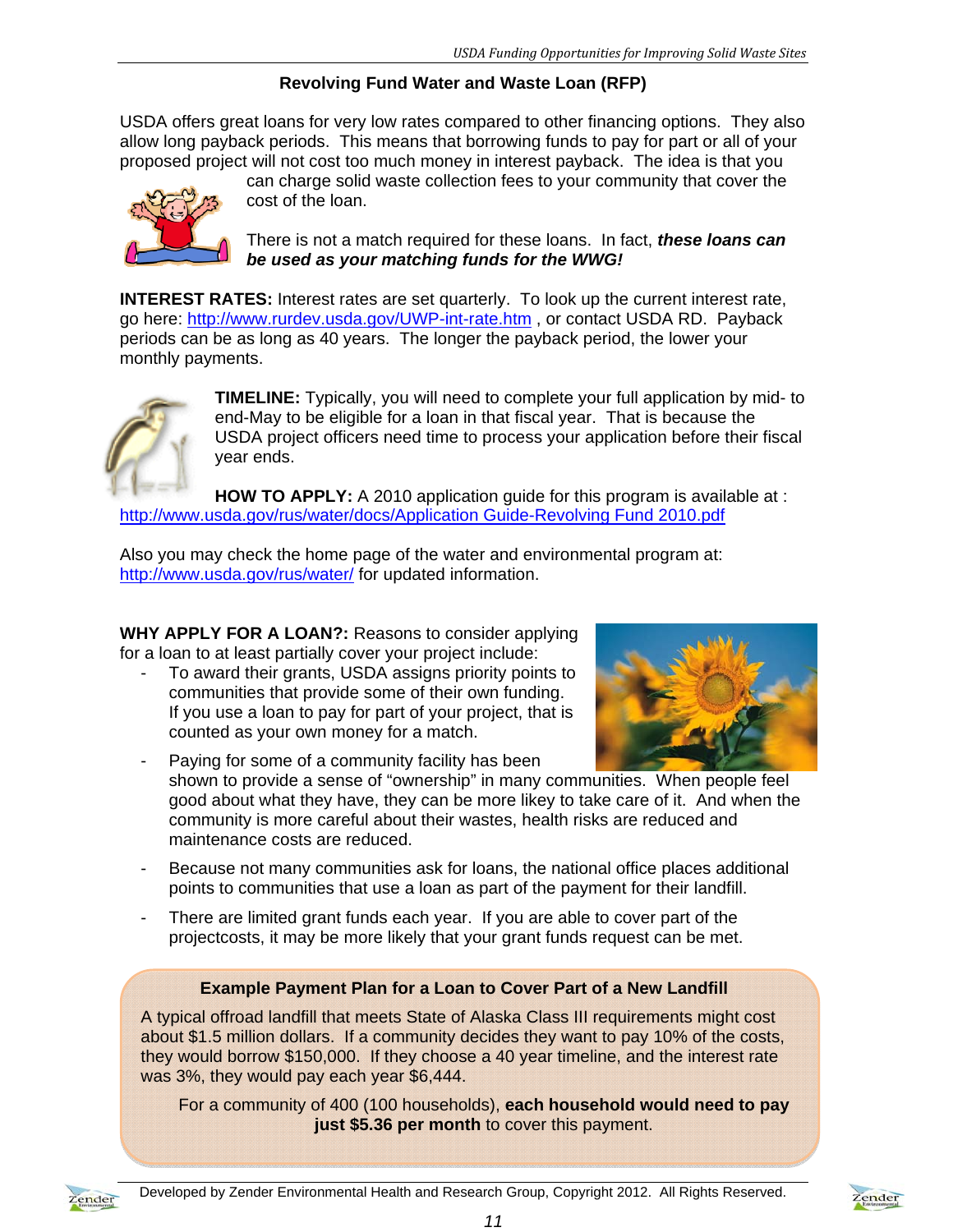## **PRIORITY RANKING**

SEARCH, PPG, WWG, and WWL assistance is scored to assign priority. Federal regulations stipulate that if funds are limited, this scoring should be used to help decide which projects to prioritize for funding. In the past, Alaska Village solid waste projects have scored very high due to the generally substandard nature of our facilities. Also, funds have generally been available for the applications either in the applying year or the next year. However, this could change and it may be of interest to note the scoring system.

Points will be awarded as follows:

## **(a) Population priorities.**

- (1) The proposed project will primarily serve a rural area having a population not in excess of 1,000--*25 points*;
- (2) The proposed project primarily serves a rural area having a population between 1,001 and 2,500--*15 points*;
- (3) The proposed project primarily serves a rural area having a population between 2,501 and 5,500--*5 points*.

## **(b) Health priorities.** The proposed project is:

- (1) Needed to alleviate an emergency situation, correct unanticipated diminution or deterioration of a water supply, or to meet Safe Drinking Water Act requirements which pertain to a water system--*25 points*;
- (2) Required to correct inadequacies of a wastewater disposal system, or to meet health standards which pertain to a wastewater disposal system--*25 points*;
- (3) Required to meet administrative orders issued to correct local, State, or Federal solid waste violations--*15 points*.

**(c) Median household income priorities.** The median household income of the population to be served by the proposed project is:

- (1) Less than the poverty line if the poverty line is less than 80% of the statewide nonmetropolitan median household income--*30 points*;
- (2) Less than 80 percent of the statewide nonmetropolitan median household income--*20 points*;
- (3) Equal to or more than the poverty line and between 80% and 100%, inclusive, of the State's nonmetropolitan median household income--*15 points*.

## **(d) Other priorities.**

- (1) The proposed project will: merge ownership, management, and operation of smaller facilities providing for more efficient management and economical service--*15 points*;
- (2) The proposed project will enlarge, extend, or otherwise modify existing facilities to provide service to additional rural areas--*10 points*;
- (3) Applicant is a public body or Indian tribe--*5 points*;
- (4) Amount of other than RUS funds committed to the project is:
	- (i) 50% or more--*15 points*;
	- (ii) 20% to 49%--*10 points;*
	- (iii) 5%--19%--*5 points*;
- (5) Projects that will serve Agency identified target areas--*10 points;*

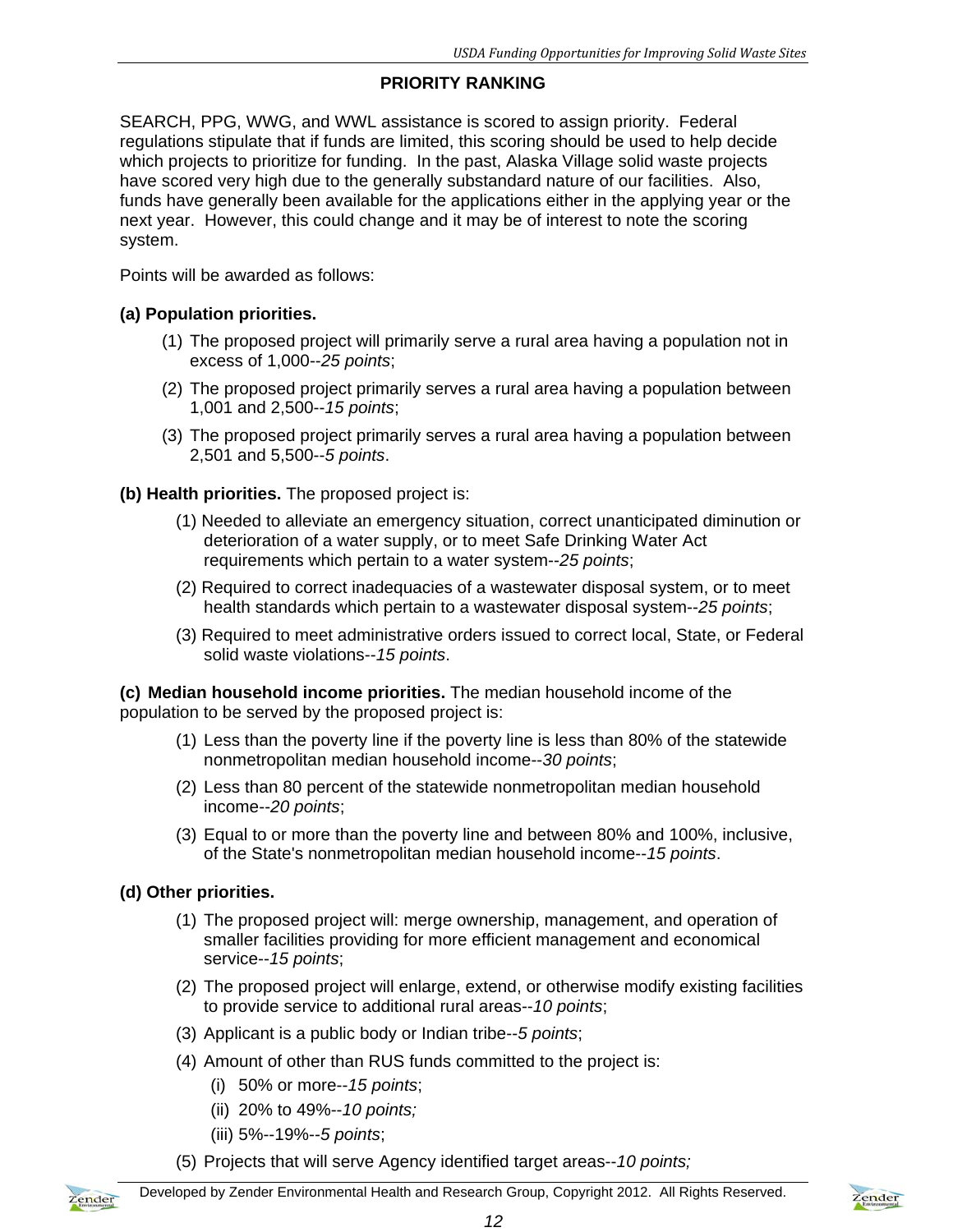- (6) Projects that primarily recycle solid waste products thereby limiting the need for solid waste disposal--*5 points;*
- (7) The proposed project will serve an area that has an unreliable quality or supply of drinking water--*10 points.*

**(e) In certain cases the State program official may assign up to** *15 points* **to a project.** 

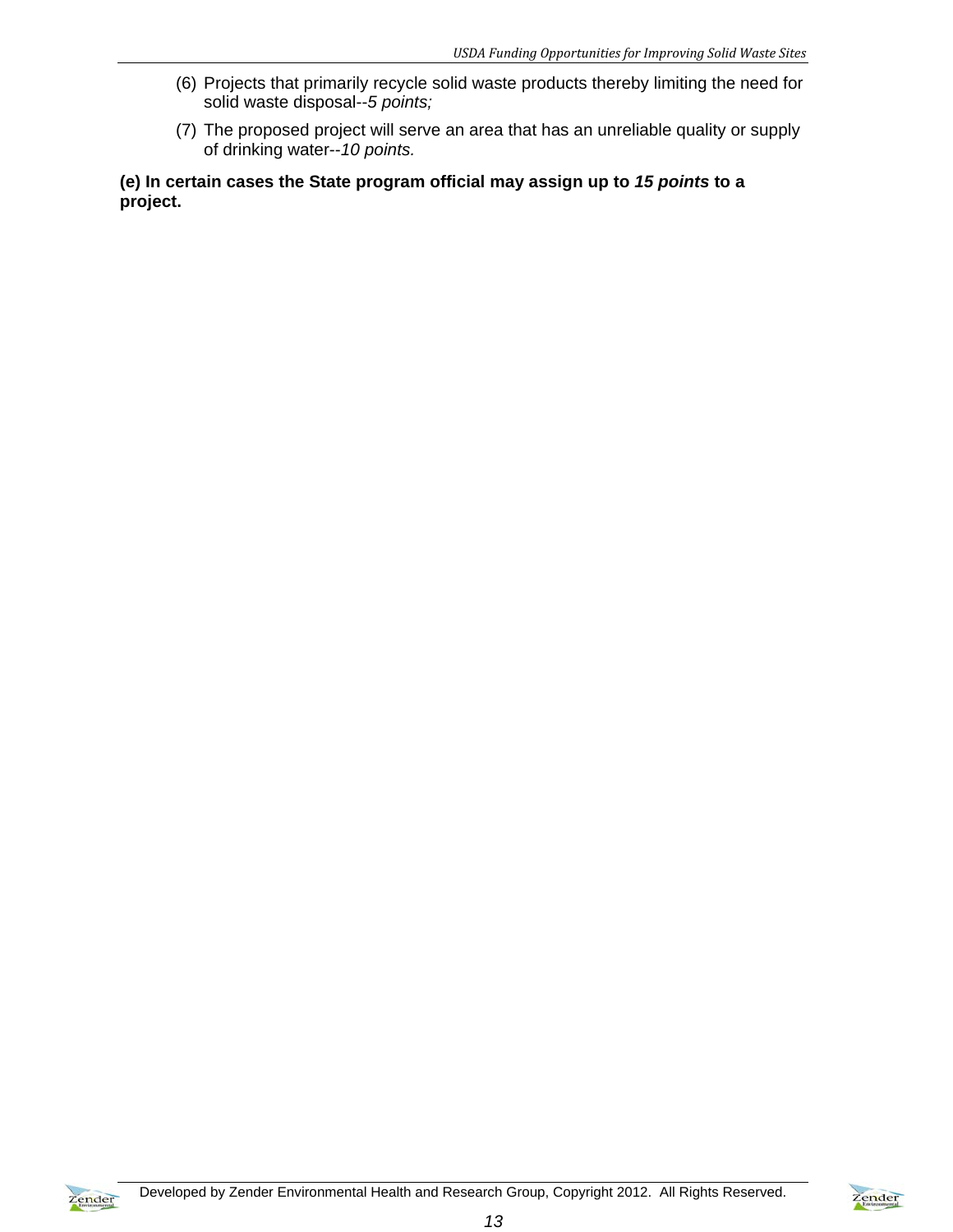## **Number Of Users Form**

**and** 

## **Sample Form Documenting Inability to Secure a Commercial Loan at Reasonable Rate**

**and** 

**Sample Notice of Intent to File** 



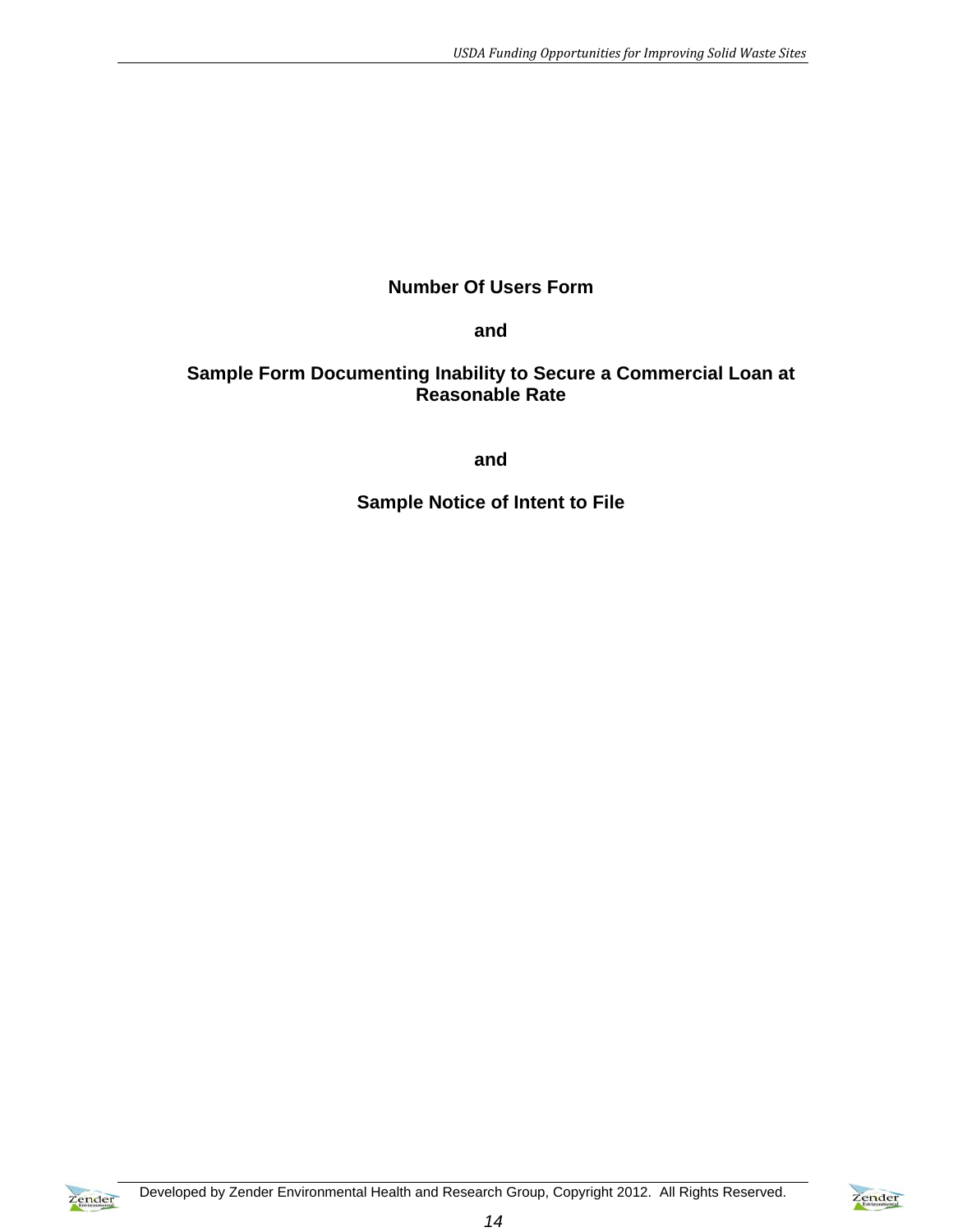## CERTIFICATE OF NUMBER OF USERS

 $\epsilon = \pm$ 

|         | NAME                                                           | IRS TAX NO.                                                              |  |  |  |  |  |
|---------|----------------------------------------------------------------|--------------------------------------------------------------------------|--|--|--|--|--|
|         | ARE FINAL PLANS COMPLETED?                                     | HAS DEC APPROVED? __________                                             |  |  |  |  |  |
|         |                                                                |                                                                          |  |  |  |  |  |
| I.      | <b>TOTAL FACILITIES</b>                                        |                                                                          |  |  |  |  |  |
|         | А.<br>ALL YEAR HOMES _______                                   | Е.<br>COMMERCIAL                                                         |  |  |  |  |  |
|         | В.<br>SEASONAL HOMES ________                                  | F.<br>INDUSTRIAL                                                         |  |  |  |  |  |
|         | C.<br>APARTMENT UNITS__________<br>$(No. of Bldgs$ $)$         | G.<br>PUBLIC SCHOOLS _________                                           |  |  |  |  |  |
|         | D.<br>TOTAL RESIDENTIAL<br>UNITS $(A+B+C=D)$                   | Н.<br><b>SCHOOLS</b><br>(Pupils)                                         |  |  |  |  |  |
|         | water service line.                                            | No. of users in E, F, G, &H above who have or would need a 1" and larger |  |  |  |  |  |
| 11.     | <b>PARTICIPANTS</b>                                            |                                                                          |  |  |  |  |  |
|         | NO. OF RESIDENTIAL USERS IN SERVICE AREA:                      |                                                                          |  |  |  |  |  |
|         |                                                                |                                                                          |  |  |  |  |  |
|         | WHITE<br>BLACK AK. NATIVE                                      | HISPANIC<br>ASIAN<br><b>TOTAL</b>                                        |  |  |  |  |  |
|         | RATES: ATTACH A SCHEDULE OF RATES.                             |                                                                          |  |  |  |  |  |
|         | Ι.<br>(Name)                                                   | OF THE<br>(Mayor/City Manager)                                           |  |  |  |  |  |
|         |                                                                | FOLLOWING CITY DO HEREBY CERTIFY THAT THE ABOVE LISTED ARE THE NUMBER OF |  |  |  |  |  |
|         |                                                                | SYSTEM.                                                                  |  |  |  |  |  |
|         | ALL USERS ARE LOCATED WITHIN THE CORPORATE LIMITS OF THE CITY. |                                                                          |  |  |  |  |  |
| Ш.      | TO THE BEST OF MY KNOWLEDGE, THE TYPE OF USERS ARE AS SHOWN.   |                                                                          |  |  |  |  |  |
|         |                                                                |                                                                          |  |  |  |  |  |
|         |                                                                | City                                                                     |  |  |  |  |  |
| ATTEST: |                                                                |                                                                          |  |  |  |  |  |
|         | <b>Clerk</b>                                                   | BY:<br>Mayor/City Manager                                                |  |  |  |  |  |
|         | (SEAL)                                                         |                                                                          |  |  |  |  |  |

 $\sim$ 

 $\sim$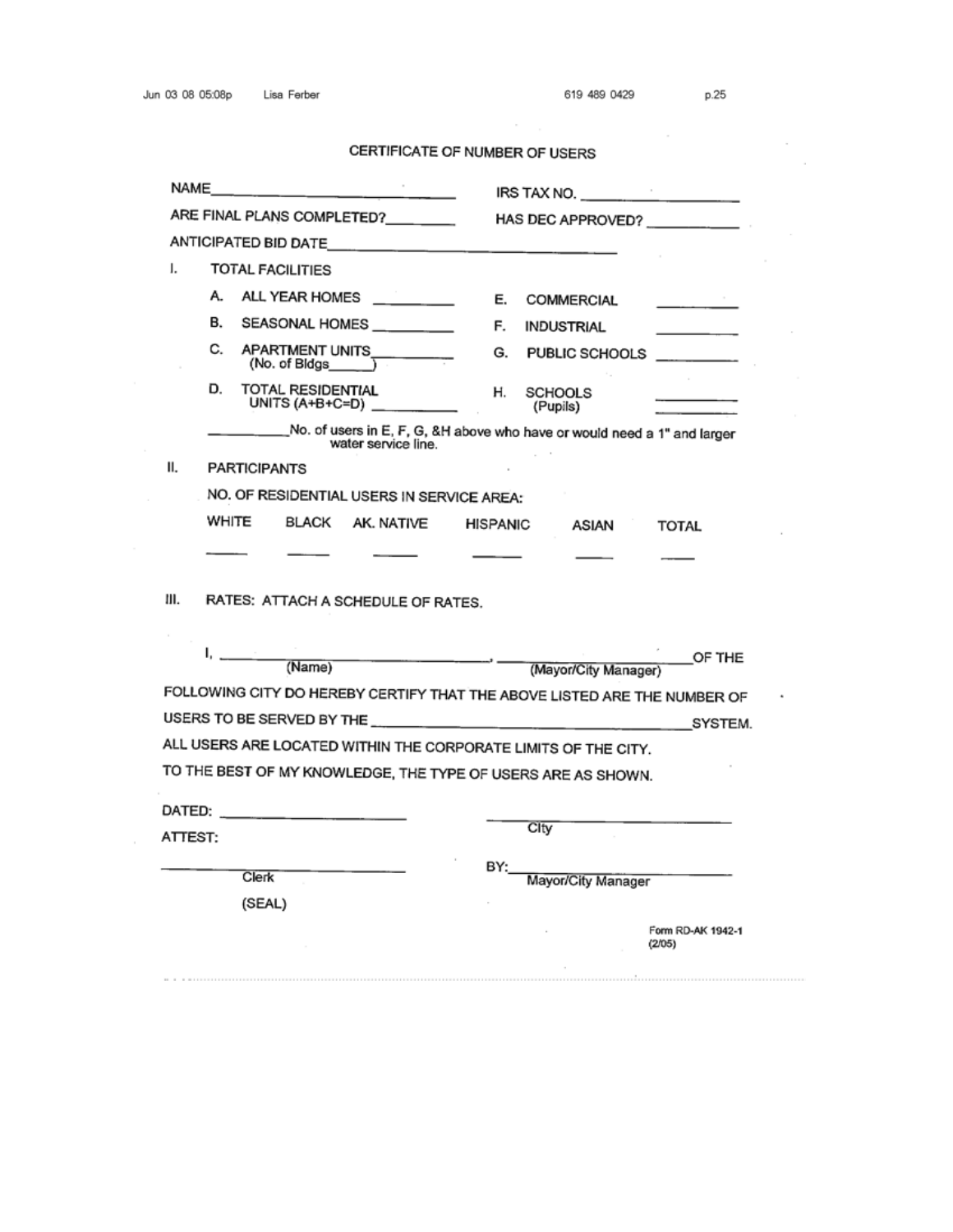## <ORGANIZATION LETTERHEAD>

\_\_\_\_\_\_\_\_\_\_\_\_\_\_

 $\overline{\phantom{a}}$ 

 $\overline{\phantom{a}}$ 

 $\overline{\phantom{a}}$ 

The following Lenders were contacted concerning borrowing the financial assistance needed to:

\_\_\_\_\_\_\_\_\_\_\_\_\_\_\_\_\_\_\_\_\_\_\_\_\_\_\_\_\_\_\_\_\_\_\_\_\_\_\_\_\_\_\_\_\_\_\_\_\_\_\_\_\_\_\_\_\_\_\_\_\_\_\_\_\_\_\_\_\_\_\_\_\_\_\_\_ \_\_\_\_\_\_\_\_\_\_\_\_\_\_\_\_\_\_\_\_\_\_\_\_\_\_\_\_\_\_\_\_\_\_\_\_\_\_\_\_\_\_\_\_\_\_\_\_\_\_\_\_\_\_\_\_\_\_\_\_\_\_\_\_\_\_\_\_\_\_\_\_\_\_\_\_

We asked for a loan in the amount of \$\_\_\_\_\_\_\_\_\_\_\_\_\_\_\_\_\_\_\_\_\_\_\_\_\_\_\_\_\_\_\_\_\_. Their responses are attached.

*(Check one)*  \_\_\_\_We were not offered a loan rate at all. (*OR)*

\_\_\_\_Listed below are the rates and terms offered:

The undersigned certifies, to the best of their knowledge and belief, that:

 $\overline{\phantom{a}}$  , and the set of the set of the set of the set of the set of the set of the set of the set of the set of the set of the set of the set of the set of the set of the set of the set of the set of the set of the s

1. The organization is unable to finance the proposed project from its own resources or through commercial credit at reasonable rates and terms for the following reasons:

\_\_\_\_\_\_\_\_\_\_\_\_\_\_\_\_\_\_\_\_\_\_\_\_\_\_\_\_\_\_\_\_\_\_\_\_\_\_\_\_\_\_\_\_\_\_\_\_\_\_\_\_\_\_\_\_\_\_\_\_\_\_\_\_\_\_\_\_\_\_\_\_\_

 $\overline{a_1}$  ,  $\overline{a_2}$  ,  $\overline{a_3}$  ,  $\overline{a_4}$  ,  $\overline{a_5}$  ,  $\overline{a_6}$  ,  $\overline{a_7}$  ,  $\overline{a_8}$  ,  $\overline{a_9}$  ,  $\overline{a_9}$  ,  $\overline{a_9}$  ,  $\overline{a_9}$  ,  $\overline{a_9}$  ,  $\overline{a_9}$  ,  $\overline{a_9}$  ,  $\overline{a_9}$  ,  $\overline{a_9}$  ,

2. No outstanding judgment has been obtained and recorded by the United States of America in a Federal Court (other than in the United States Tax Court).

Name of Organization

Name of Authorized Official \_\_\_\_\_\_\_\_\_\_\_\_\_\_\_\_\_\_\_\_\_\_\_\_\_\_\_\_\_\_\_\_\_\_\_\_\_\_\_\_\_\_\_\_\_\_\_\_\_\_\_\_\_\_\_\_\_\_\_\_\_\_\_\_\_\_\_\_\_\_\_\_\_\_\_\_

\_\_\_\_\_\_\_\_\_\_\_\_\_\_\_\_\_\_\_\_\_ Signature Date

Posted February 23, 2011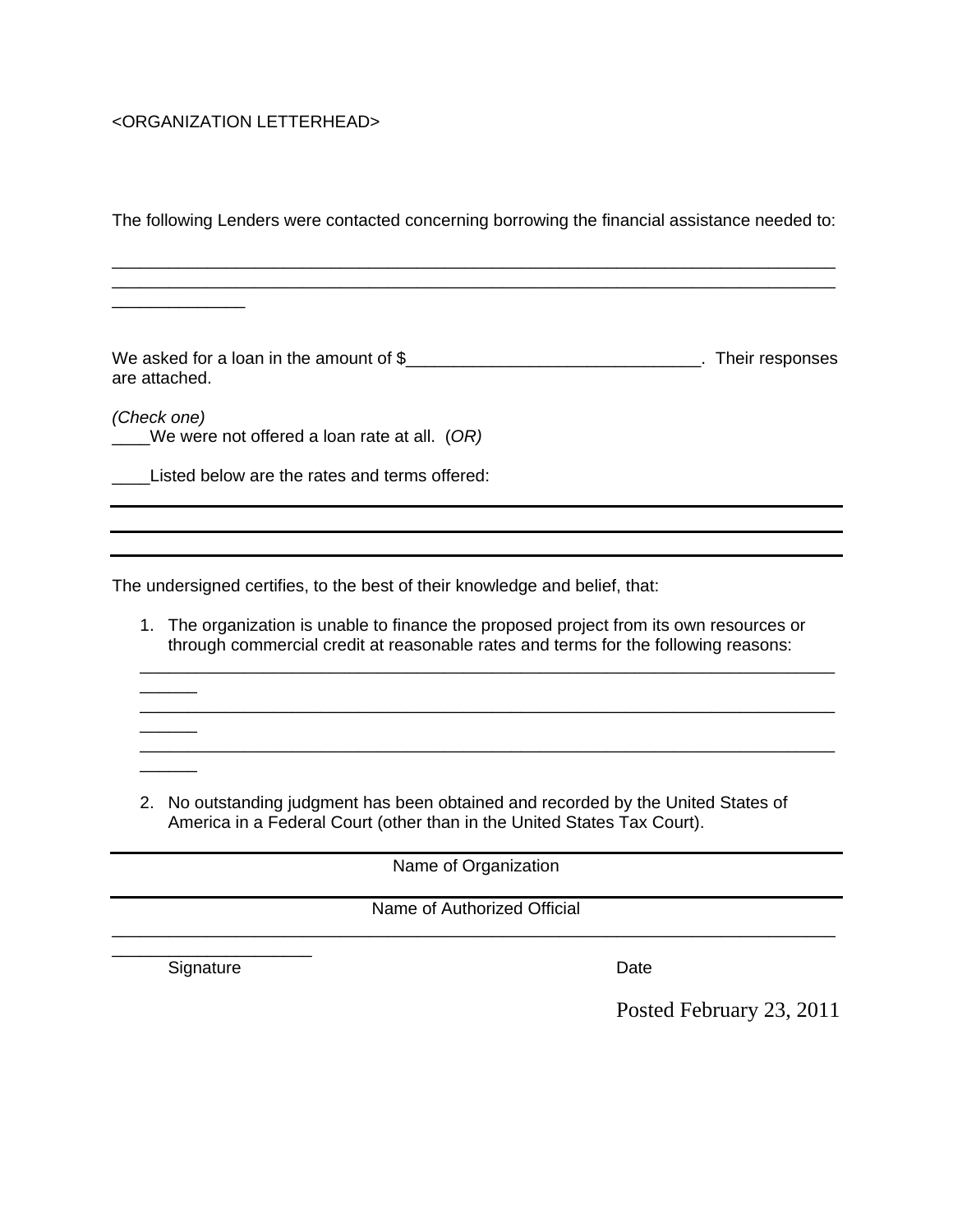# **Notice of Intent to File Posted** *(Type date here)*

USDA Rural Development requires that all applicants applying for a loan or grant assistance from the agency must publish or post a Notice of Intent to File an Application within 60 days of filing their application. The Native Village of Raven is applying for a grant under the Rural Development Water and Waste Disposal Systems for Rural Communities program.

For additional information please contact Joe Smith at 555 5555, Native Village of Raven Environmental Planner, or USDA Rural Development at 800 W. Evergreen, Suite 201, Palmer, Alaska 99645 or telephone (907) 761-7705.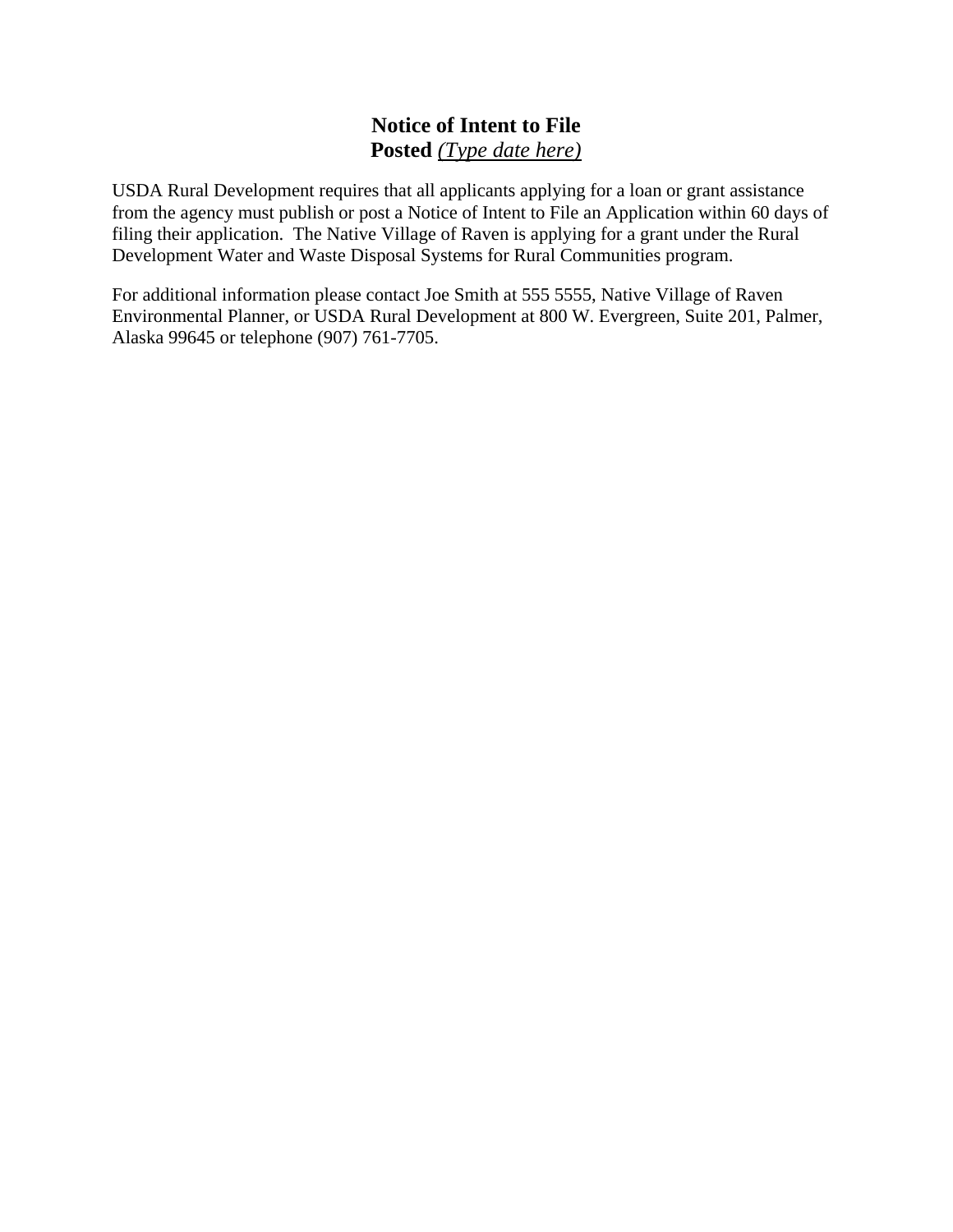#### **Example of Short-lived Assets Table.**

Short-lived assets are items used for your program that have a life expectancy of greater than 1 year, and less than the full lifespan of the landfill. An example might be a dozer that has only 10 years to go before it needs replacing. A dozer that is expected to make it for the full planned lifespan of your facility does not need to be included. Most new landfills are planned to last for 20 to 30 years. Ideally, because it is so much effort to construct a new landfill, the planned lifespan would be 30, or even 40 years. Below is a simple Template you can use. You simply add up the value of your assets for each lifespan duration (here, 2.5, 5, and 10 years), and divide the subtotals by the time duration. Then the Total annual replacement cost is the total of all the subtotals.

#### **SHORT LIVED ASSETS LISTING & REPLACEMENT COST**

Native Village of Raven 5/10/12

| <b>ITEM</b>                                      | <b>SIZE</b> | <b>NUMBER</b> | <b>COST</b> | <b>TOTAL</b> |
|--------------------------------------------------|-------------|---------------|-------------|--------------|
|                                                  |             |               |             |              |
| <b>2.5 YEAR REPLACEMENT ASSETS</b>               |             |               |             |              |
| Honeybucket Containers                           | $100$ gal   | 19            | \$1,500     | \$28,500     |
| Total 2.5 year replacement budget                |             |               |             | \$28,500     |
| Annual contribution (total/2.5)                  |             |               |             | \$11,400     |
| <b>5 YEAR REPLACEMENT ASSETS</b>                 |             |               |             |              |
| Snow Machine                                     | unit        | 1             | \$12,000    | \$12,000     |
| <b>ATV</b>                                       | unit        | 1             | \$8,000     | \$8,000      |
| <b>Total 5 year replacement budget</b>           |             |               |             | \$20,000     |
| Annual contribution (total/5)                    |             |               |             | \$4,000      |
| <b>10 YEAR REPLACEMENT ASSETS</b>                |             |               |             |              |
| <b>Trailer</b>                                   | 8 ft        | 1             | \$1,000     | \$1,000      |
| Total 10 year replacement budget                 |             |               |             | \$1,000      |
| Annual contribution (total/10)                   |             |               |             | \$100        |
| Total annual contribution, 2.5, 5, 10 year needs |             |               |             |              |